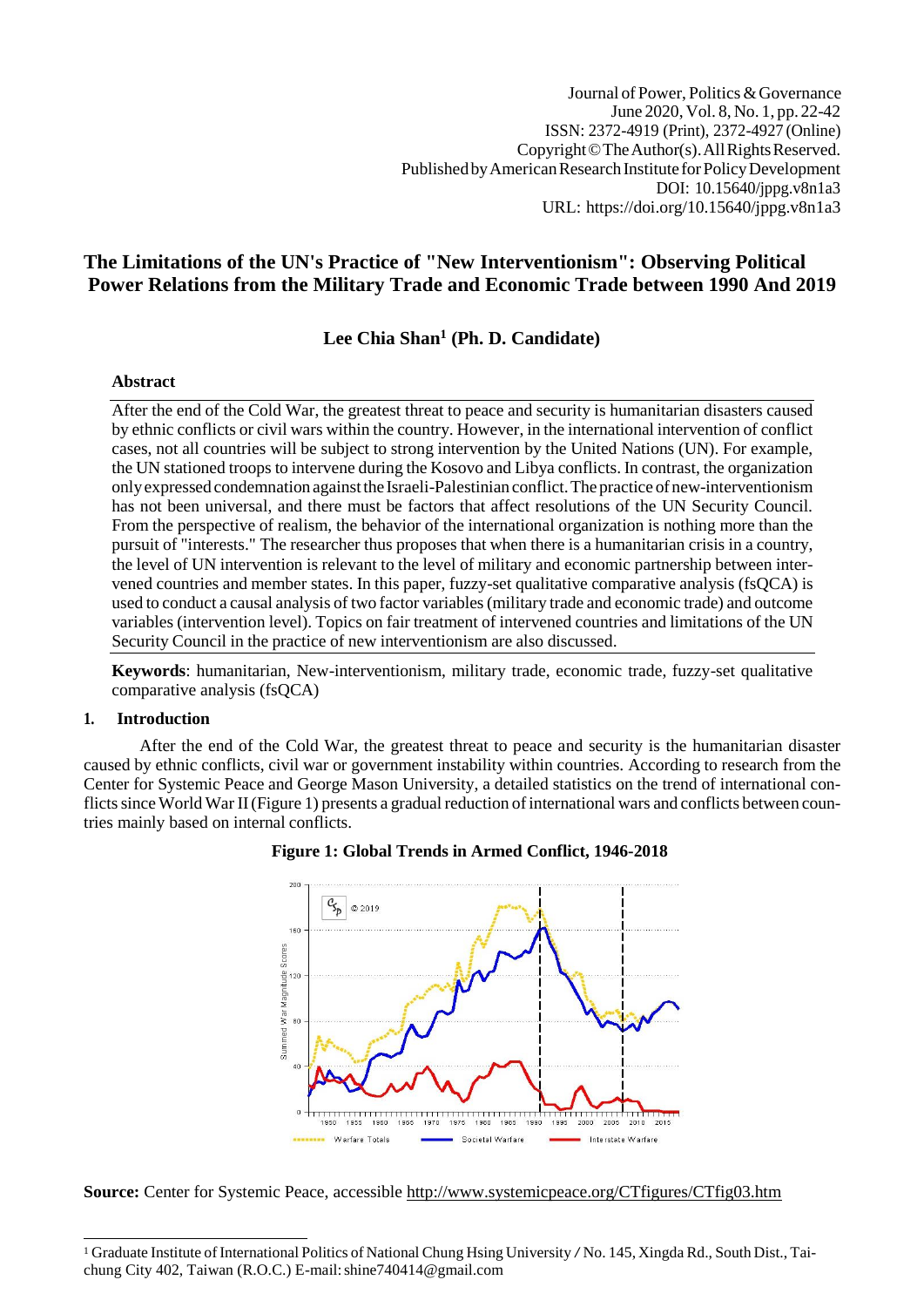#### LeeChiaShan 23

If the international law and principle of nonintervention and the prohibition of the use of force in other countrieswerestrictlyfollowed,whyistheworldstillfacinghumanitariandisastersinBosnia,Malaysia,Sudan,the DRC and Haiti? "New interventionism" emerged against this background. Since the 1990s, the United Nations Secretary-General's report and the Security Council have made a series of resolutions to revise the traditional nonintervention principle and establish the foundation of a new interventionist approach (Ye, 2010: 165-166). Newinterventionism has become a legal and legitimate military intervention under multilateral authorization (Doyle, 2001: 221). It through military intervention into a country 's dispute, and into conflict prevention.

The legitimacy of intervention in conflict and post-conflict reconstruction comes from the authorization of the United Nations Security Council. Since member states of the Security Council hold the "power to veto," they have become a key part in the resolution of military intervention. Nevertheless, in the cases that call for international intervention, not all countries have been subject to adequate intervention. During the Kosovo and Libya conflicts, the UN stationed troops to intervene. Conversely, the organization only expressed condemnation during the 2014 Israeli-Palestinian conflict. New interventionism is thus biased, and there must be factors that affect the decisions of the UN Security Council.

From the perspective of realism, the behavior of the organization is nothing more than the pursuit of "interests." The researcher proposes that when there is a humanitarian crisis in a country, the level of UN intervention is relevant to the level of military and economic partnership between intervened countries and member states. In this paper, a fuzzy-set qualitative comparative analysis(fsQCA) is used to conduct a causal analysis of various permutations and combinations oftwo factor variables(military trade, economic and trade) and outcome variables (international intervention). To further explore the limitations of the UN Security Council in the practice of new interventionism, the reasonsforthe differing levels of UN intervention in different countries must be investigated.

#### **2. From Nonintervention to New-Interventionism**

#### **2.1 The Principle of Nonintervention**

The Nonintervention Principle indicates that "States or international organizations shall not directly or indirectly interfere in all matters within the sovereign jurisdiction of other countries for any reason or in any way during their interactions" (Shen, 2001:7). Therefore, the principle of non-interference not only refers to the prohibition of the use or threat of use of force against other countries, but also includes respect and non-interference in the affairs of other countries (Yang, 1996: 101).

Traditional international law holds that sovereignty is equal and that other countries should not interfere in internal affairs (Alhaj, 2013: 131). Therefore, Article 2 of the Charter of the United Nations clearly states the following: "In order to achieve the purpose of maintaining the security of international peace, the United Nations and Member States shall abide by the principle of sovereign equality of all Member States" (para.1), "their international "Dispute" (para. 3), "Do not use threats or force in itsinternational relations... infringe the territorial integrity or political independence of any Member State or country" (para.4), "This Charter shall not be deemed to authorize the United Nations to" interfere in Essentially an event under the domestic jurisdiction of any country ... "(para.7) (UN, 1945).

In December 1965, the UN General Assembly adopted "the Declaration on the Non-interference in the Internal Affairs of States and the Protection of Their Independence and Sovereignty"(UNGAR,1965). In October 1970, the UN adopted "the Declaration on the Principles of International Law concerning Friendly Relations and Cooperation among Nations in accordance with the Charter of the United Nations"(UNGAR,1970). In both documents, the importance of the principle of national sovereignty and equality was re-emphasized. The UN General Assembly adopted the "Declaration on the Inadmissibility of Intervention and Interference in the Internal Affairs of States" on December 9, 1981, emphasizing that in economic, social, military and other aspects, all countries have the obligation to avoid interference with another country (UNGA, 1982).

It can be seen that in the past, the international community believed that national sovereignty, internal affairs, and diplomacy were inviolable as international principles unless Chapter VII of the Charter took place. In other words, if international peace was threatened and infringed the UN Security Council could pass a resolution to intervene with "non-defensive" weapons. Otherwise, even when a country has a civil war, it is still considered to belong to that country 's jurisdiction (Alhaj, 2013: 137-142).

#### **2.2 New- Interventionism**

In the second half of the 20th century, as the US-Soviet war ended, new international security situation and challenges emerged.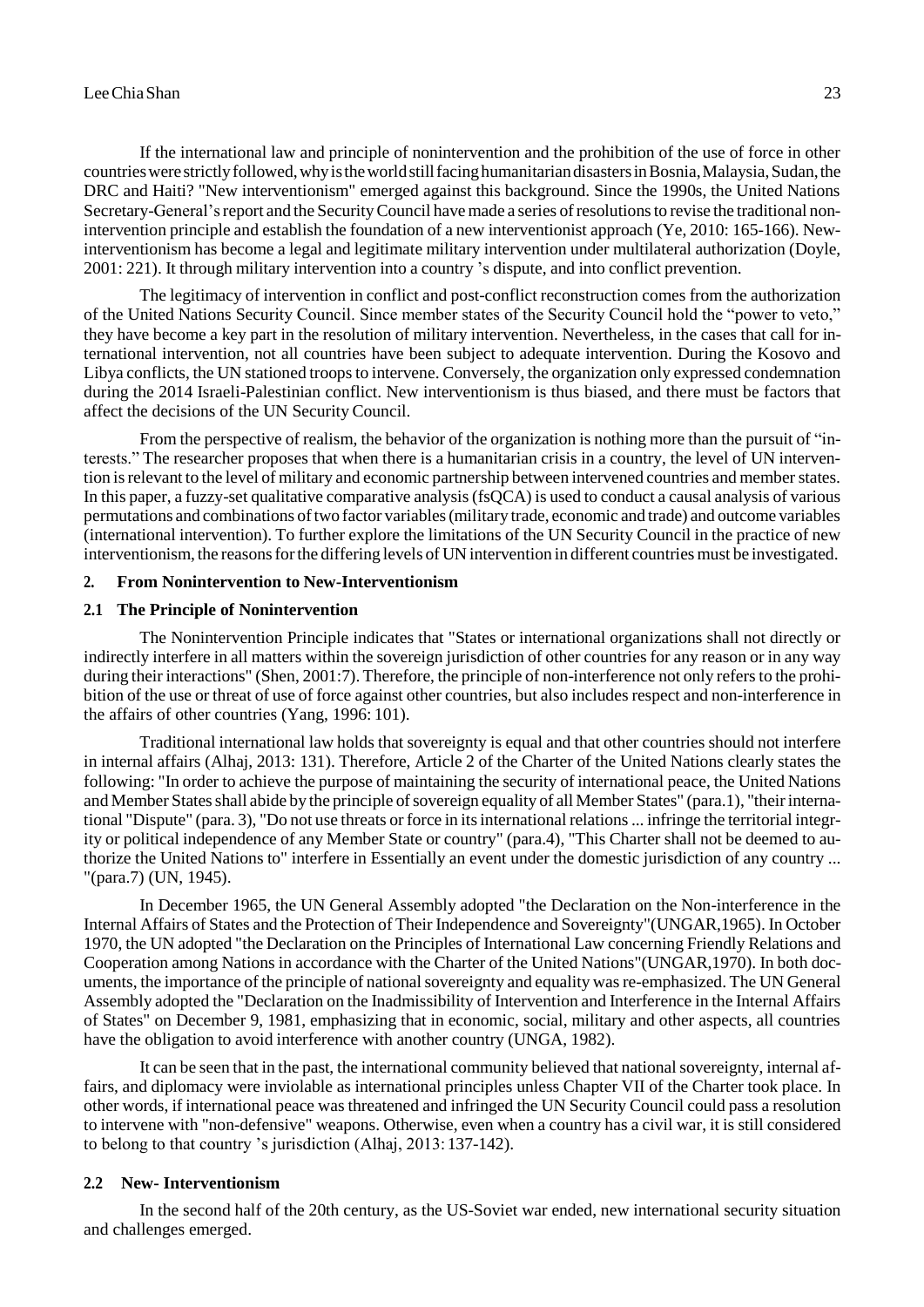First of all, in view of the fact that the cause of the war was due to the violation of domestic human rights, the international view that "human rights are above sovereignty" and "the principle of non-interference in internal affairs do not apply to human rights issues" holds that sovereign states have an obligation to protect human rights and weaken the traditional concept of absolute sovereignty (Araujo, 2000: 1477-1532; Lafont, 2017: 47-73). Second, due to the impact of globalization, countries cannot avoid the impact of the spillover of human rights conflicts within a country (Jones & Stedman, 2017:34).

In order to protect international human rights, the 1945 Charter of the United Nations established new human rights principles. According to Article 1 of the Charter: "Maintaining international peace and security ... by peaceful methods and in accordance with the principles of justice and international law, adjustments or solutions are sufficient to destroy peace. International disputes or situations" (para. 1), "promote international cooperation to solve international problems of an economic, social, cultural, and human welfare nature, and promote and encourage respect for the rights and fundamental freedoms of all mankind "(para. 3). Through legislation, the name of international human rights has rightly attracted the attention of other countries and even the international community. At the same time, to "internationalize" human rights issues, if the country adopts human rights violationsthat affect peace and security, it will no longer be a single domestic jurisdiction (Friedman, 1993: 189-198).

On June 20, 1999, Clinton (William J. Clinton) proposed the concept of "new interventionism" based on humanitarianism by interfering in foreign affairs to protect human rights and stop genocide. It is also called "new Clintonism" (Shah, 2000), emphasizing that "civil war is not internal affairs, human rights are above sovereignty, and sovereignty knows no borders", and "moving threats" (Stedman, 1992/93: 1-4). He believes that it is necessary to intervene in various world crises and even human rights issues. When the United States is seriously threatened, it will cooperate with allies to force military intervention (Metz, 2002: p.207; Simms & Trim, 2011: 365-380; Brinkley, 1997: 110-127).

In December 2001, the International Commission on Intervention and State Sovereignty (ICISS) Released the "Responsibility to Protect" principle (R2P) (ICISS., 2001: 1-91). The core of R2P is that the sovereign state has the responsibility to protect its citizens from the persecution of four kinds of crimes: genocide, war crimes, crimes against humanity, and ethnic cleansing. It advocates that the state has the responsibility to protect all its citizens. The international community is responsible for this task (Bellamy, 2010: 143-169). Therefore, in order to protect the universal human rights value, the United Nations or the international community should or must intervene if necessary.

However, international intervention requires reasonableness and legitimacy. The UN Charter is signed by almost all countries, thus providing the legalsource and authority for the use of force (Badescu, 2007: 58). Article 24, para.1 of the Charter states: "In order to ensure prompt and effective action by the United Nations, its Members confer on the SecurityCouncil primary responsibility forthemaintenance ofinternational peace and security, and agree that in carrying out its duties under this responsibility the Security Council acts on their behalf." The Council shall determine whether there is a threat or acts that disrupt peace in accordance with Chapter VII of the Charter, and take measures to maintain international peace.

Article 42 of the Charter also indicates that, "Should the Security Council consider that measures provided for in Article 41 would be inadequate or have proved to be inadequate, it may take such action by air, sea, or land forces as may be necessary to maintain or restore international peace and security." According to the spirit of the Charter, only the Security Council can use force. In fact, the Security Council authorizes the use of force through the "authorized execution" model and the "authorized resolution" (Blokker, 2000: 542-545; Yang, 2001: 186-187).

Therefore, New Interventionism advocates using force to intervene in a country's internal conflicts, breaking the absolute exclusivity of national sovereignty, expanding the purpose and scope of the use of force, and accepting legitimate intervention (Danish Institute of International Affairs, 1999: 23-26).

#### **3. Analysis of United Nations interference in international violations**

#### **3.1 Major international violations after the 1990s**

Table 1 lists incidents of international humanitarian crises that occurred after the 1990s, covering 20 countries including America, Europe, Asia, Africa, and unified the response of the United Nation.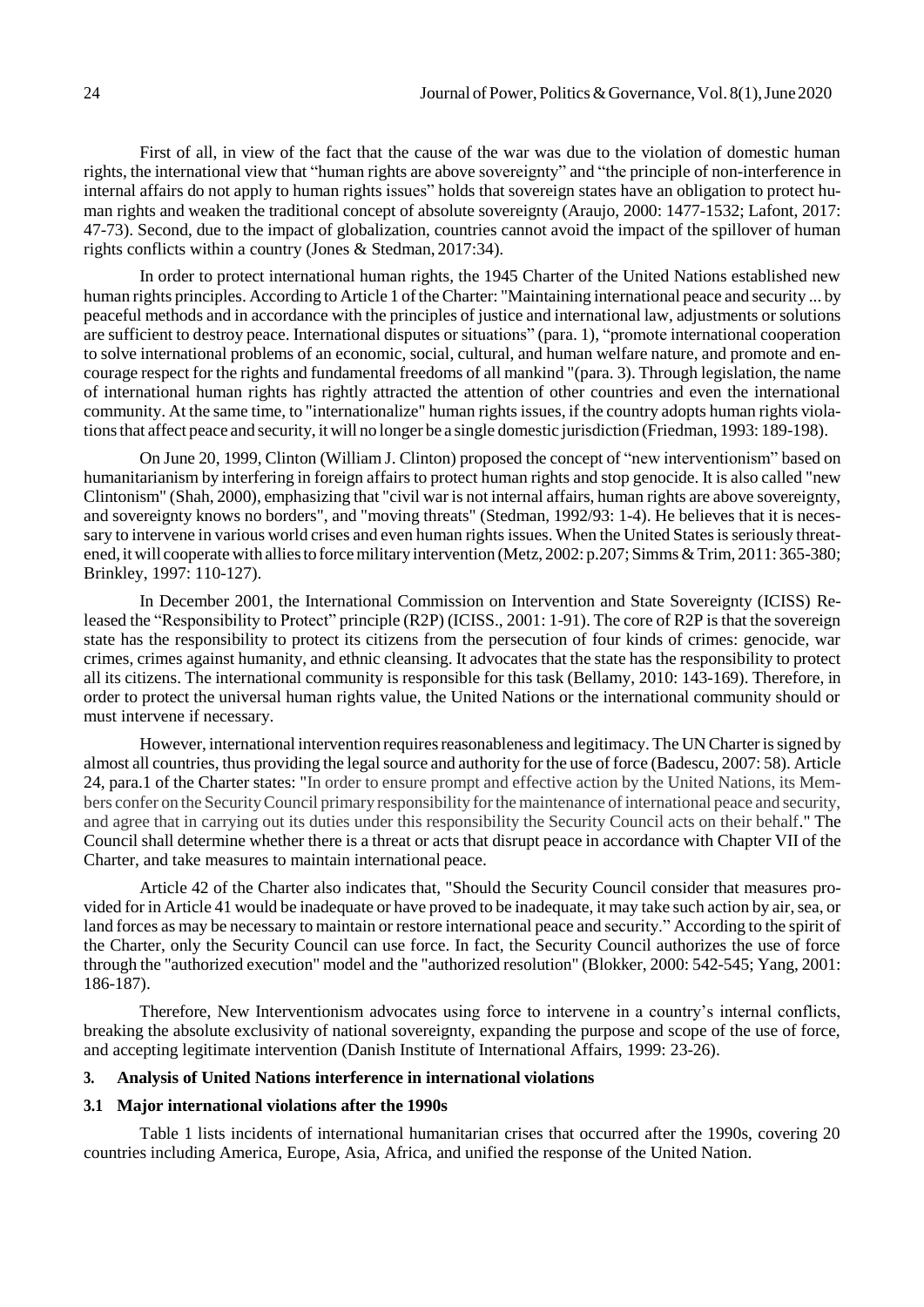| <b>Intervened</b><br>country                                           | <b>Major international violations</b>                                                                                                                                                                                                                                                                                                                                                                                                                                                                                                                         | the response of the United Nations                                                                                                                                                                                                                                                                                                                                                                                                                                                                                                                                                                  |
|------------------------------------------------------------------------|---------------------------------------------------------------------------------------------------------------------------------------------------------------------------------------------------------------------------------------------------------------------------------------------------------------------------------------------------------------------------------------------------------------------------------------------------------------------------------------------------------------------------------------------------------------|-----------------------------------------------------------------------------------------------------------------------------------------------------------------------------------------------------------------------------------------------------------------------------------------------------------------------------------------------------------------------------------------------------------------------------------------------------------------------------------------------------------------------------------------------------------------------------------------------------|
| <b>Bosnia-</b><br>(Europe)                                             | March 1992, The Croats and Bosniacs Sep. 1991: "UNSCR 713", arms<br>tried to become independent from<br>Yugoslavia, while the Serbs strongly<br>opposed independence.<br>In April 1992, the two sides fought<br>Herzegovina fiercely and carried out "ethnic<br>The war caused about 200,000-<br>250,000 deaths and about 3 million<br>people became refugees(Smith, 1996:<br>32).                                                                                                                                                                            | embargo(S/RES/713).<br>May 1992: "UNSCR 752", economic<br>sanctions(S/RES/752).<br>Oct.1992: "UNSCR 781", established<br>"no-fly zone"(S/RES/781).<br>purification" for three and a half years. July 1995, "UNSCR 1004", authorized<br>NATO to launch an airstrike on a<br>military facility(S/RES/1004).                                                                                                                                                                                                                                                                                           |
| <b>China</b><br>(Asia)                                                 | and Qinghai Province of China. In<br>order to eliminate the unrest, the Bei-ters, 2008; BBC, 2008).<br>jing authorities sent troops to the<br>bloody crackdown in the Tibetan capi-<br>tal of Lhasa, resulting in the death of<br>about 80 people and hundreds of un-<br>known whereabouts. Thousands were<br>detained (Human Rights Watch, 2009;<br>Human Rights Watch, 2010).                                                                                                                                                                               | In March 2008, Tibetan protests took The Secretary-General verbally called on<br>place in the Tibet Autonomous Region the Chinese government to exercise re-<br>straint in controlling the situation (Reu-                                                                                                                                                                                                                                                                                                                                                                                          |
| <b>Democratic</b><br>People's<br><b>Republic of</b><br>Korea<br>(Asia) | DPRK caused a humanitarian crisis<br>The latter included murder, imprison-Assembly, 2017, 2018, 2019).<br>ment, slavery and torture and other<br>serious human rights violations. About<br>80,000-120,000 people were impri-<br>soned (Human Rights Watch, 2017).                                                                                                                                                                                                                                                                                             | In 2017, 2018 and 2019, the UN General<br>due to the dual factors of natural disas- Assembly passed a resolution condemning<br>ters and human disasters in 1994-1998. North Korea without a vote (UN General                                                                                                                                                                                                                                                                                                                                                                                        |
| Democratic<br><b>Republic of</b><br>the Congo<br>(Africa)              | The first Congolese civil war (1996-<br>gees from the conflict between Rwan-<br>da and Burundi in 1994, which indi-<br>rectly triggered the ethnic conflict in<br>the country. There were more than<br>60,000 refugees from 1997 to<br>1999(UNHCR, 2000: 34).<br>The Second War $(1998-2003)$ was the<br>result of many countries intervening in<br>the internal affairs of the DR Congo.<br>From August 1998 to April 2004, the<br>civil war killed 3.8 million people, re-<br>sulting in 3.2 million internally dis-<br>placed persons and 440,000 refugees | The First Congolese Civil War: UNSCR<br>1997) was caused by the influx of refu- made many verbal appeals and issued a<br>statement calling for belligerent negotia-<br>tions for ceasefire(S/RES/1097;<br>S/PV.3784).<br>The Second Congolese Civil War: Nov.<br>30, 1999, "UNSCR 1279" was adopted to<br>establish the "United Nations Mission in<br>the Democratic Republic of the Congo"<br>(MONUC), which was responsible for the<br>tasks related to the Ceasefire Agreement<br>(S/RES/1279).<br>July 2003, "UNSCR 1493", arms embargo<br>(S/RES/1493)<br>Mar. 2008, "UNSCR 1807", arms embar- |

Table 1 *Major international violations after the 1990s and the response of the United Nations*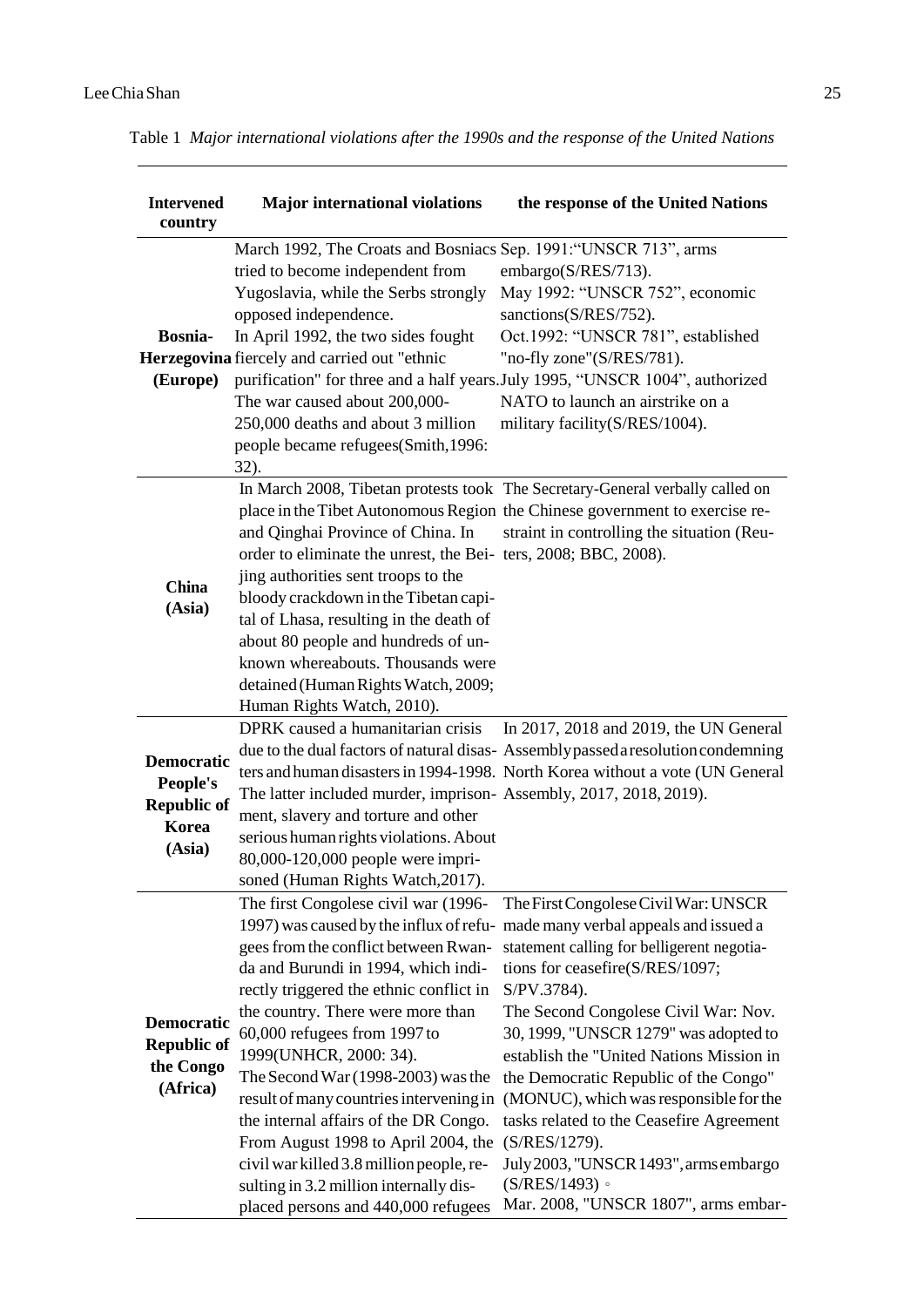|                              | (IRC, 2004: 3).                                                                                                                                                                                                                                                                                                                                                                                   | goes and the prohibition of economic<br>assistance(S/RES/1807).                                                                                                                                                                                                                                                                                                                                                                                                            |
|------------------------------|---------------------------------------------------------------------------------------------------------------------------------------------------------------------------------------------------------------------------------------------------------------------------------------------------------------------------------------------------------------------------------------------------|----------------------------------------------------------------------------------------------------------------------------------------------------------------------------------------------------------------------------------------------------------------------------------------------------------------------------------------------------------------------------------------------------------------------------------------------------------------------------|
| <b>Intervened</b><br>country | <b>Major international violations</b>                                                                                                                                                                                                                                                                                                                                                             | the response of the United Nations                                                                                                                                                                                                                                                                                                                                                                                                                                         |
| Haiti<br>(America)           | Sep. 30, 1991, the armed forces<br>commander Raoul Cedras launched a<br>coup to expel the elected President<br>Jean-Bertrand Aristide from Haiti,<br>restore dictatorship, and arbitrarily<br>arrest, torture and detain people. It is<br>estimated that 3,000-4,000 people<br>were killed and 300,000 people were<br>displaced (Dobbins, 2003: 72; Forced<br>Migration Projects, 1995:3).        | June 1993, "UNSCR 841" and May 1994,<br>"UNSCR 917", both were worldwide<br>embargoes on Haiti (S/RES/841;<br>S/RES/917).<br>July 31, 1994, "UNSCR 940", 12 votes to<br>0 (China and Brazil abstained, Luanda<br>was absent), the multinational force led<br>by the United States entered Haiti and<br>disarmed the country's military<br>(S/RES/940).                                                                                                                     |
| India<br>Pakistan<br>(Asia)  | On July 8, 2016, there's a conflict<br>between Kashmir and IND gov.,<br>thousands of injuries (Al Jazeera,<br>2018a). Between mid-July 2016 and<br>the end of March 2018, 130 to 145<br>civilians were killed by security<br>forces, and 16 to 20 civilians were<br>killed by armed groups (OHCHR,<br>2018).                                                                                      | June 2018, proposed to consider the<br>establishment of a "Council of<br>causing at least 150 civilian deaths and Investigation (COI)" to conduct a wide-<br>ranging independent international<br>investigation of human rights violations<br>in Kashmir (Al Jazeera, 2018b; UN<br>News, 2018).<br>The UN condemned the casualties caused<br>by the conflicts in 2016 and 2019 (UN<br>News, 2016, 2019).                                                                   |
| <b>Indonesia</b><br>(Asia)   | Due to the "UNSCR 2504" of 1969,<br>merging West Papua into Indonesia,<br>both side have entered a long-term<br>conflict. The civilians killed by the<br>IDN government since the 1960s is<br>estimated to be more than 100,000 to<br>as high as 500,000 (Anderson, 2015:<br>14; Elmslie, 2007).                                                                                                  | Although the Secretary-General of the<br>United Nations expressed "to make every<br>effort to ensure the protection of human<br>rights in West Papua", but it has yet to<br>take any action (Robinson, 2012).                                                                                                                                                                                                                                                              |
| <b>Iraq</b><br>(Asia)        | On Jan. 2014, I.S. militants had con-<br>flicts with the government. The war<br>then spread to northern and central<br>Iraqis displaced. The conflict was clas-<br>sified as a "third-level emergency"<br>(BBC, 2014; Guardian, 2014). The war<br>between 2014 and 2016 caused more<br>than 70,000 casualties and displaced<br>3.6 to 5 million people (OHCHR<br>, UNAMI, 2016: 4; WBG, 2018: I). | Aug. 15, 2014, "UNSCR 2170", con-<br>demned verbally and listed relevant per-<br>sons on the list of economic sanctions,<br>Iraq. There were more than 1.8 million and called on countries to prohibit the<br>provision of economic resources to rele-<br>vant individuals or groups (S/RES/2170).<br>Nov. 20, 2015, "UNSCR 2249", called on<br>member states to take all necessary meas-<br>ures to prevent terrorist acts by Islamic<br>State and Al-Qaida (S/RES/2249). |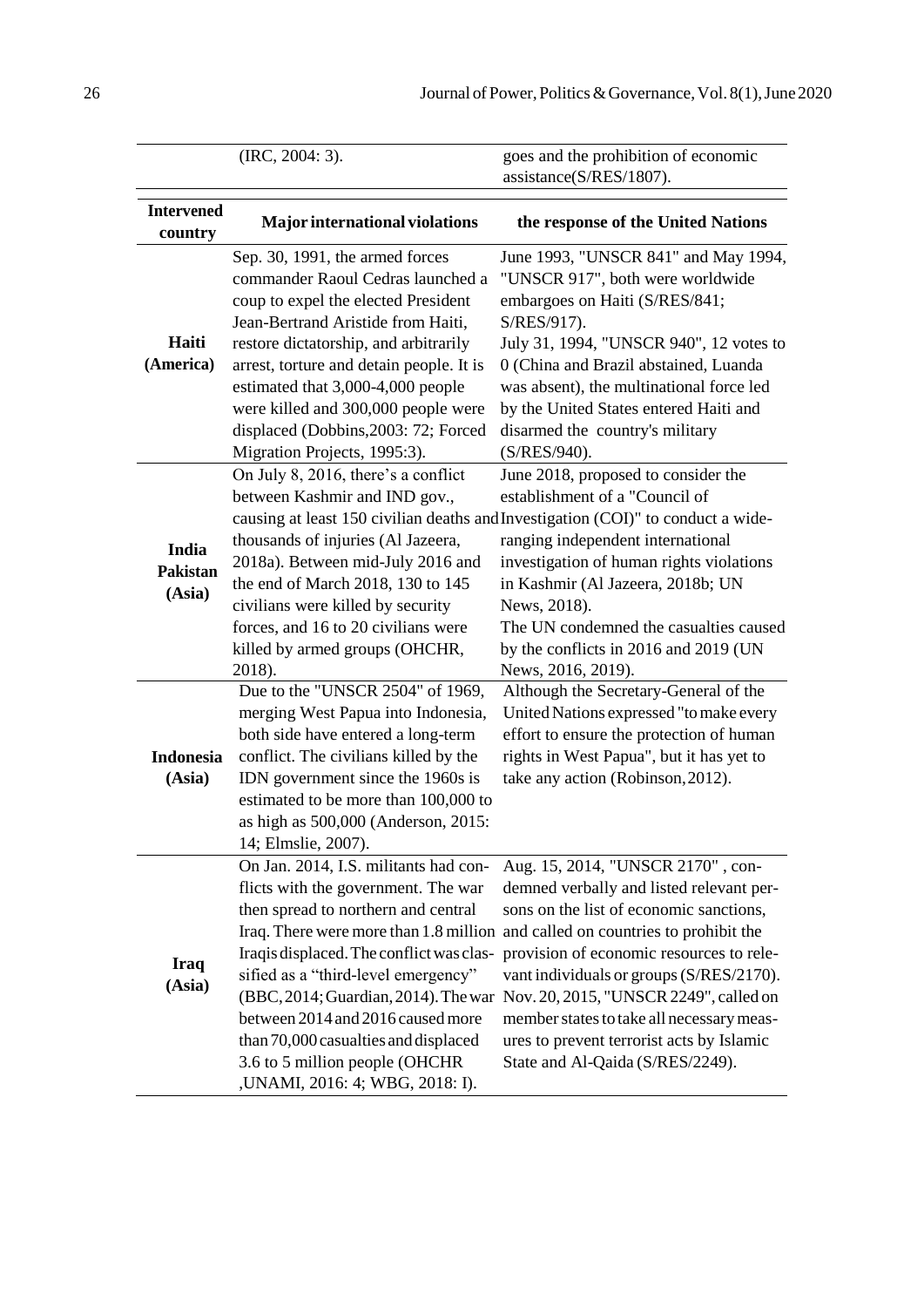| <b>Intervened</b><br>country                | <b>Major international violations</b>                                                                                                                                                                                                                                                                                                                                                                                                                                                                      | the response of the United Nations                                                                                                                                                                                                                                                                                                                                                                                                                                                                                                                                                                                                                                                                                             |
|---------------------------------------------|------------------------------------------------------------------------------------------------------------------------------------------------------------------------------------------------------------------------------------------------------------------------------------------------------------------------------------------------------------------------------------------------------------------------------------------------------------------------------------------------------------|--------------------------------------------------------------------------------------------------------------------------------------------------------------------------------------------------------------------------------------------------------------------------------------------------------------------------------------------------------------------------------------------------------------------------------------------------------------------------------------------------------------------------------------------------------------------------------------------------------------------------------------------------------------------------------------------------------------------------------|
| <b>Israel</b><br><b>Palestine</b><br>(Asia) | Because of the nation-building plan<br>adopted by the UN in 1947, Israel and<br>Palestine have long fallen into ethnic<br>conflicts and territorial disputes.<br>Israel and Palestine broke out war in<br>the Gaza area in 2008, and conflict<br>broke out again in the Gaza area in<br>2014. In response to the military<br>invasion of Hamas, Israel launched the condemned Israel's use of live<br>"Operation Protective Edge", causing<br>about 2,000 casualties and 100,000<br>refugees (OCHA, 2017). | 2014, The proposal at the 7354th meeting<br>called for Israel to withdraw its troops<br>failed because of US opposition<br>$(S/PV.7354)$ .<br>Dec. 2016, "UNSCR 2334"(U.S.<br>abstained) condemned Israel's violation<br>(S/RES/2334).<br>June 2018, the Council's proposal<br>ammunition against civilian<br>demonstrators. Ultimately, the resolution<br>did not pass because of US opposition<br>$(S/PV.8274)$ .                                                                                                                                                                                                                                                                                                            |
| Libya<br>(Africa)                           | nation of Muammar Gaddafi. The<br>Gaddafi government ignored the needs (S/RES/1970).<br>500 deaths, 1 million people needed<br>humanitarian assistance, and about<br>400,000 people had to leave Libya<br>(BBC, 2011; UN News, 2011).                                                                                                                                                                                                                                                                      | The Jasmine Revolution was launched Feb. 2011, "UNSCR 1970", economic or<br>in Libya in 2011, demanding the resig- diplomatic means such as arms embar-<br>goes, asset freezes, and travel bans<br>of the people and adopted bloody me- Mar. 17, 2011, "UNSCR 1973", autho-<br>thods of repression. According to sta- rized UN member states to take "all ne-<br>tistics, this civil war caused about 300- cessary means" and set up no-fly zones.<br>Mar. 19, the multinational force headed by<br>the United States carried out the "Odyssey<br>Dawn" military operation (S/RES/1973).                                                                                                                                       |
| <b>Myanmar</b><br>(Asia)                    | On August 25, 2017, the ASRA at-<br>tacked around 30 police stations, out-<br>posts, and barracks. The Myanmar<br>OHCHR pointed out that "crimes<br>against humanity" were likely forced (S/PV.8060).<br>2017). An UN reported in 2018<br>involved in genocide, crimes against<br>humanity and war crimes, and esti-<br>mated that 725,000 refugees were dis-<br>placed (S/PV.8381).                                                                                                                       | During the UN meeting, it only gave ver-<br>bal condemnation and called for accepting<br>humanitarian assistance from the UN.<br>military launched a "cleansing opera- China also expressed that the international<br>tion" against the Rohingya people. The community should be patient and provide<br>support and assistance to this incident<br>upon the Rohingya people (OHCHR, In 2018, the Security Council proposed to<br>investigate the crimes of genocide, war<br>pointed that the Myanmar military was crimes and crimes against committed in<br>Myanmar under international law. How-<br>ever, the result of the vote was opposed<br>by China and Russia and failed to be<br>passed into a resolution (S/PV.8381). |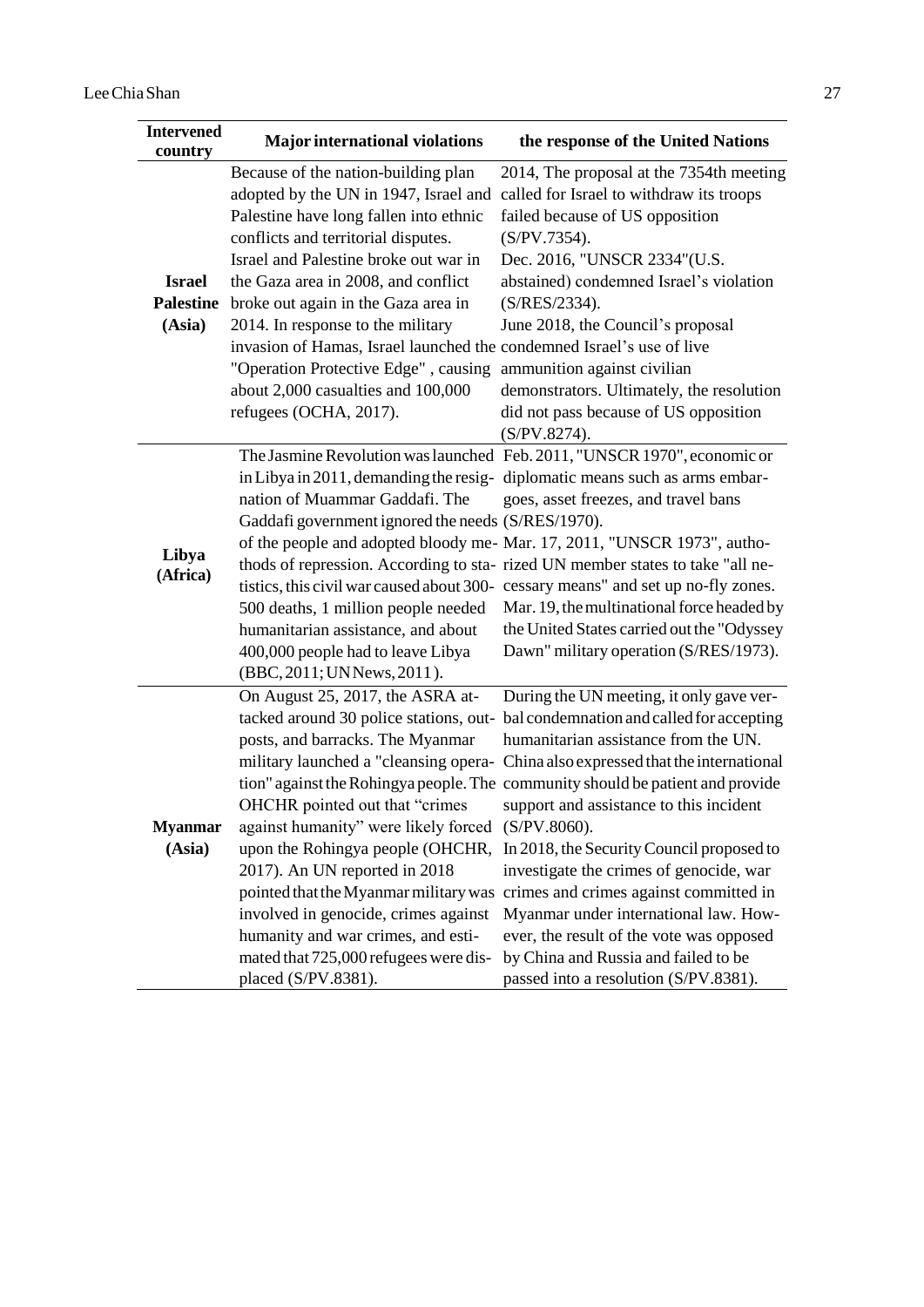| <b>Intervened</b><br>country   | <b>Major international violations</b>                                                                                                                                                                                                                                                           | the response of the United Nations                                                                                                                                                                                                                                                                                                                  |
|--------------------------------|-------------------------------------------------------------------------------------------------------------------------------------------------------------------------------------------------------------------------------------------------------------------------------------------------|-----------------------------------------------------------------------------------------------------------------------------------------------------------------------------------------------------------------------------------------------------------------------------------------------------------------------------------------------------|
|                                | After the first Chechen War in 1994,<br>Chechnya temporarily achieved de fac-<br>to independence. In 1999, Russia<br>launched the second war. It was esti-                                                                                                                                      | In January 2000, the Secretary-General<br>verbally called for a truce in Russia (BBC,<br>2000).<br>On April 16, 2003, the Human Rights                                                                                                                                                                                                              |
| <b>Russia</b><br>(Europe)      | mated that the two civil wars caused<br>approximately 160,000 deaths and<br>250,000 displacements (MSF, 2014:                                                                                                                                                                                   | Commission voted for the "Condemna-<br>tion of Russia's violation of human rights<br>in Chechnya." While voting, countries<br>75,197; The New York Times, 2005). including China, Cuba, Syria, and Libya<br>expressed support for Russia. The final<br>resolution was not passed (UN News,<br>2003).                                                |
| <b>Rwanda</b><br>(Africa)      | In Rwanda, from April 6 to mid-July<br>1994, the Hutu people committed a<br>genocide against the Tutsi people, and<br>about 500,000-1 million people were<br>killed, 2 million Hutu became refugees<br>(Banks, 1997: 709; Glahn, 1996; Pruni-<br>er, 1995:263; Emizet, 2000:165; BBC,<br>2004). | June 22, 1994, "UNSCR 929", authorized<br>France to take the action coded "Tur-<br>quoise" to "use all necessary means" to<br>use force to intervene (S/RES/929).                                                                                                                                                                                   |
| Serbia-<br>Kosovar<br>(Europe) | Kosovo demanded independence,<br>which was ordered by the president<br>Milosevic to suppress it. Eight years of<br>conflict have caused the displacement<br>of hundreds of thousands of people<br>(Independent International Commis-<br>sion on Kosovo, 2000: 101; Hong,<br>$2005:177$ ).       | In March 1991, the Albanian Asians in Mar. 1998, "UNSCR 1160", arms embar-<br>go (S/RES/1160).<br>Oct. 24, 1998, Security Council sanctions<br>Yugoslavia resolution rejected by China<br>and Russia, the draft was not passed<br>(S/PV.3937).<br>June 1999, "UNSCR 1244", established<br>United Nations Mission in Kosovo<br>(UNMIK) (S/RES/1244). |
| Somalia<br>(Africa)            | In Jan. 1991, President Siad Barre was<br>overthrown and fled abroad. Two ma-<br>jor factions broke out in Nov., causing<br>300,000 to 500,000 deaths and 1.7<br>million displaced (Lewis, 2002:265;<br>Atalay, 2019: 93-94; Ahmed & Green,<br>1999: 113-127). <sup>2</sup>                     | Dec. 3, 1992, "UNSCR 794", authorized<br>the restoration of "peace, stability, law and<br>order" by force (S/RES/794). Dec. 1992,<br>established the "United Special Forces"<br>(UNITAF) mainly composed of the US<br>military, and launched the "Operation<br>Restore Hope" military operation.                                                    |

<sup>&</sup>lt;sup>2</sup>Somestudies indicatethat by the end of 1992, it was estimated that more than 400,000 people had died and 1.5 million people had fled the country to seek asylum abroad (Bradbury, 1994:16).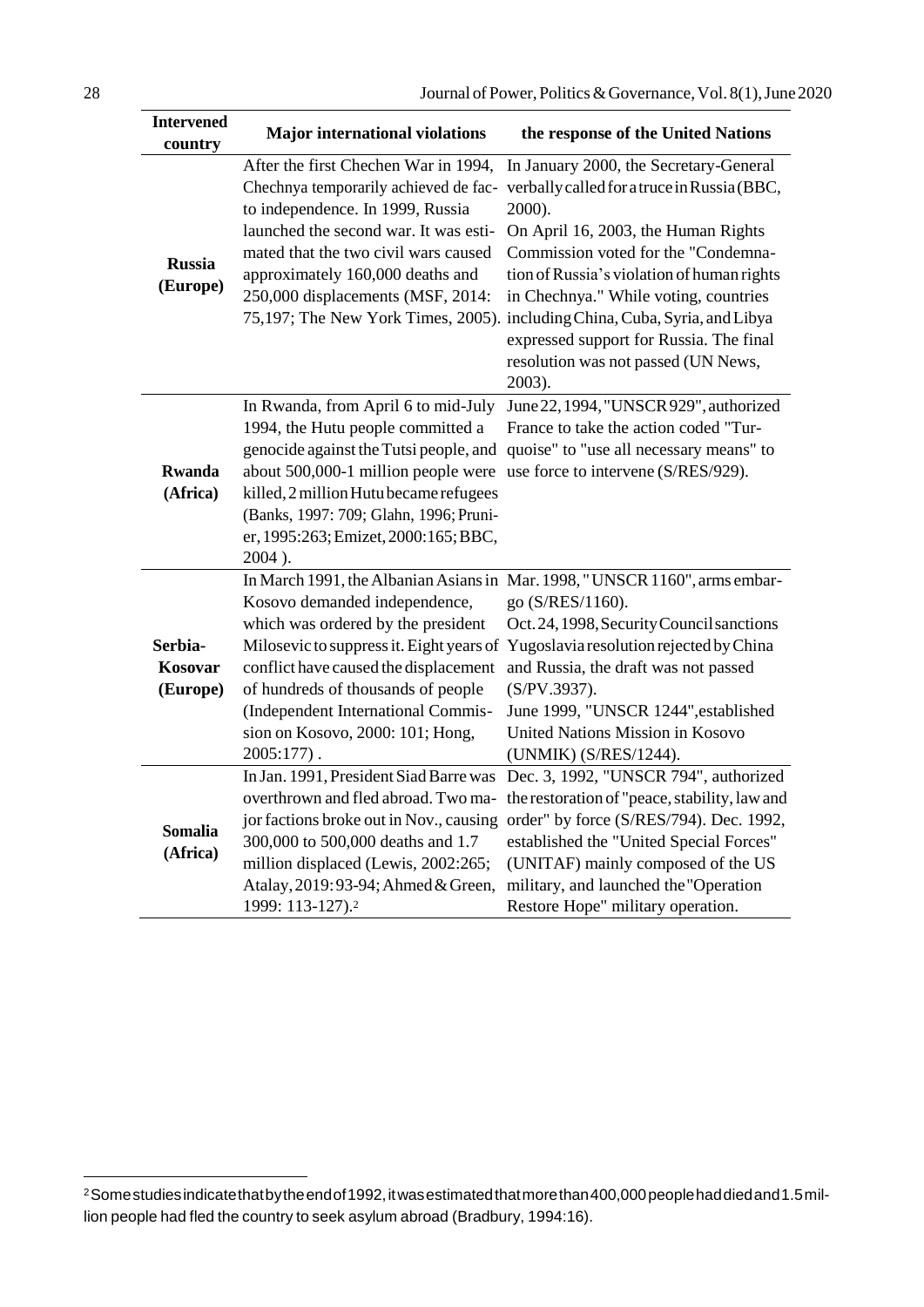| <b>Intervened</b><br>country | <b>Major international violations</b>                                                                                                                                                                                                                                                                                                                                         | the response of the United Nations                                                                                                                                                                                                                                                                                                                                                           |
|------------------------------|-------------------------------------------------------------------------------------------------------------------------------------------------------------------------------------------------------------------------------------------------------------------------------------------------------------------------------------------------------------------------------|----------------------------------------------------------------------------------------------------------------------------------------------------------------------------------------------------------------------------------------------------------------------------------------------------------------------------------------------------------------------------------------------|
| <b>Sudan</b><br>(Africa)     | formed the "SLM" and "JEM" armed (S/RES/1556).<br>forces. They believed that the govern-<br>ment oppressed "non-Arabs" and<br>launched anti-government armed activ-<br>ities, resulting in a large number of<br>casualties. The conflict between the<br>two sides killed between 200,000 and<br>450,000 Africans and some 4.2 million<br>refugees. <sup>3</sup>               | In February 2003, the blacks in Darfur July, 2004, "UNSCR 1556", arms embargo                                                                                                                                                                                                                                                                                                                |
| <b>Syria</b>                 | On 21 August 2013, Damascus civi-<br>lians were attacked by chemical wea-<br>pons, killing at least 500. In June 2015,<br>the United Nations Office for the<br>(OCHA) reported that approximately<br>220,000 Syrians had been killed and 1<br>million injured since the civil war in<br>2011. The total number of refugees<br>reached nearly 4 million (OCHA, 2015:<br>$1$ ). | Sep. 2013, "UNSCR 2118", The UN ver-<br>bally condemned the Damascus chemical<br>weapons incident(S/RES/2118).<br>May 22, 2014, The draft of "Syria question"<br>Coordination of Humanitarian Affairs submitted to the International Criminal<br>Court" was voted. The result was 13 votes<br>in favor, and Russia and China voted<br>against it. The draft was not approved<br>(S/PV.7180). |
| (Asia)                       | On April 04, 2017, Khan Shaykhun, a<br>town in northern Syria, was hit by gas<br>bombs, killing at least 50 people and<br>injuring more than 300 people (Al<br>Arabiya, 2017).                                                                                                                                                                                                | Apr. 12, 2017, The Security Council voted<br>on the draft of "investigation of chemical<br>weapons in Syria." The resolution was<br>ultimately rejected because China and<br>Russia vetoed it (S/PV.7922).                                                                                                                                                                                   |
|                              | On April 7, 2018, the Syrian city of<br>Dumat was suspected of being chemi-<br>cally attacked by a conscript. The<br>World Health Organization estimates<br>that there are 500 injured and 43 dead<br>(W.H.O., 2018).                                                                                                                                                         | Apr. 10, 2018, the United States pro-<br>posed to "investigate who uses chemical<br>weapons." This proposal was ultimately<br>rejected because China abstained and Rus-<br>sia vetoed it (S/PV.8228).                                                                                                                                                                                        |

<sup>&</sup>lt;sup>3</sup> Some studies estimate that more than 200,000 people were killed (Hagan & Palloni ,2006: 1579); Some studies estimatethatabout400,000peoplewerekilled(Danielová,2014:45);Somestudiesestimatethatabout200,000to 450,000 people were killed (G.A.O. , 2006: 56-61); UN OfficialWebsite, ABOUT UNAMID.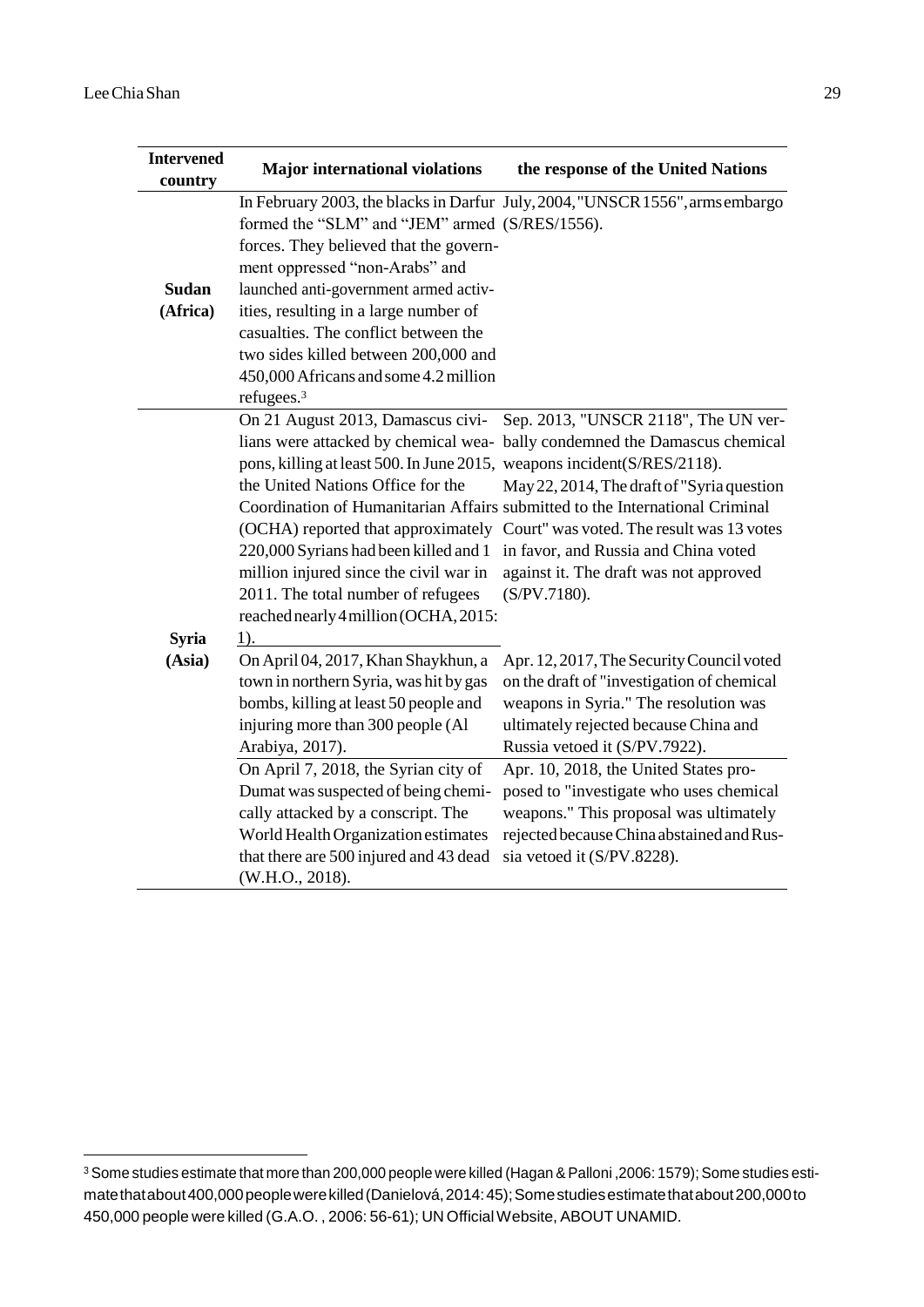| <b>Intervened</b><br>country | <b>Major international violations</b>                                                                                                                                                                                                                                                                                                                                                                                                                                                                      | the response of the United Nations                                                                                                                                                                                                                                                                                                     |
|------------------------------|------------------------------------------------------------------------------------------------------------------------------------------------------------------------------------------------------------------------------------------------------------------------------------------------------------------------------------------------------------------------------------------------------------------------------------------------------------------------------------------------------------|----------------------------------------------------------------------------------------------------------------------------------------------------------------------------------------------------------------------------------------------------------------------------------------------------------------------------------------|
| <b>TimorLeste</b>            | In 1999, East Timor voted for inde-<br>pendence, and radicals who opposed<br>independence and East Timorese pro-<br>Indonesian militia forces supported by<br>the Indonesian army began to attack                                                                                                                                                                                                                                                                                                          | Sep. 15, 1999, "UNSCR 1264", Australia<br>lead a multinational force (East Timor<br>International Force, INTERFET), took all<br>necessary actions to restore peace in East<br>Timor, and temporarily managed East                                                                                                                      |
| (Asia)                       | civilians. About 1400-2000 people<br>were killed in this war, and about<br>400,000 refugees fled to West Timor<br>Wen (CAVR, 2005: 145; Huang, 2012:<br>115).                                                                                                                                                                                                                                                                                                                                              | Timor until its official independence in<br>2002 (S/RES/1264).                                                                                                                                                                                                                                                                         |
| Yemen<br>(Asia)              | The Yemen Civil War was a five-year<br>civil war conflict from 2012 to 2019.<br>The conflict between the Yemen gov-<br>ernment led by President Hadi and<br>Houthis, the domestic opposition trig-<br>gered a war of agents between Saudi<br>Arabia and Iran. According to statis-<br>tics, there were countless casualties<br>during the civil war, and about 80% of<br>Yemen's population (24 million<br>people) needed humanitarian assis-<br>tance and protection (OCHA, 2019;<br>Sharp, 2019: 13-14). | Feb. 2014, "UNSCR 2140", condemned<br>the armed attacks on civilians by both<br>sides, and imposed economic and travel<br>sanctions against specific individuals<br>$(S/RES/2140)$ .<br>Feb. 2015, "UNSCR 2201", UN verbally<br>condemned Saddam Hussein<br>(S/RES/2201).<br>Apr. 2015, "UNSCR 2216", arms embargo<br>$(S/RES/2216)$ . |

**Source:** collated by researcher. (In alphabetical order)

#### **3.2 The form and level of UN interference**

According to Article 39 of Chapter VII of the Charter of the UN: " The Security Council shall determine the existence of any threat to the peace, breach of the peace, or act of aggression and shall make recommendations, or decide what measures shall be taken in accordance with Articles 41 and 42, to maintain or restore international peace and security"(UN, 1945).

Therefore, the UN Security Council can judge the situation according to Articles 41 and 42 of the Charter and intervene in countries that disrupt peace, including three forms, armed interference, economic interference and diplomatic (political) interference.

In Martin Binder's research on international intervention, he believes that the Security Council's response to humanitarian crises is not just military intervention or "doing nothing", but rather using various forms of intervention to achieve different objectives. Judgment of the level of intervention of the Security Council depends first on its coercive or intrusive nature, that is, to what extent it violates the principle of sovereignty, and secondly on the cost of intervention in terms of financial resources and personnel. After considering the above two indicators, he suggests seven levels of international intervention, in order from highest to lowest: military humanitarian interventions, "robust" peacekeeping operations, economic sanctions, substantial "traditional" peacekeeping operations, observer missions, humanitarian assistance, complete inaction or non-intervention (Binder, 2017: 67-68).

Based on the research classification ofscholar Martin, the researcher divided the international intervention (I) from low to high into 7 levels, and regarded verbal condemnation (admonition) as no action (level 1), asshown in Table 2.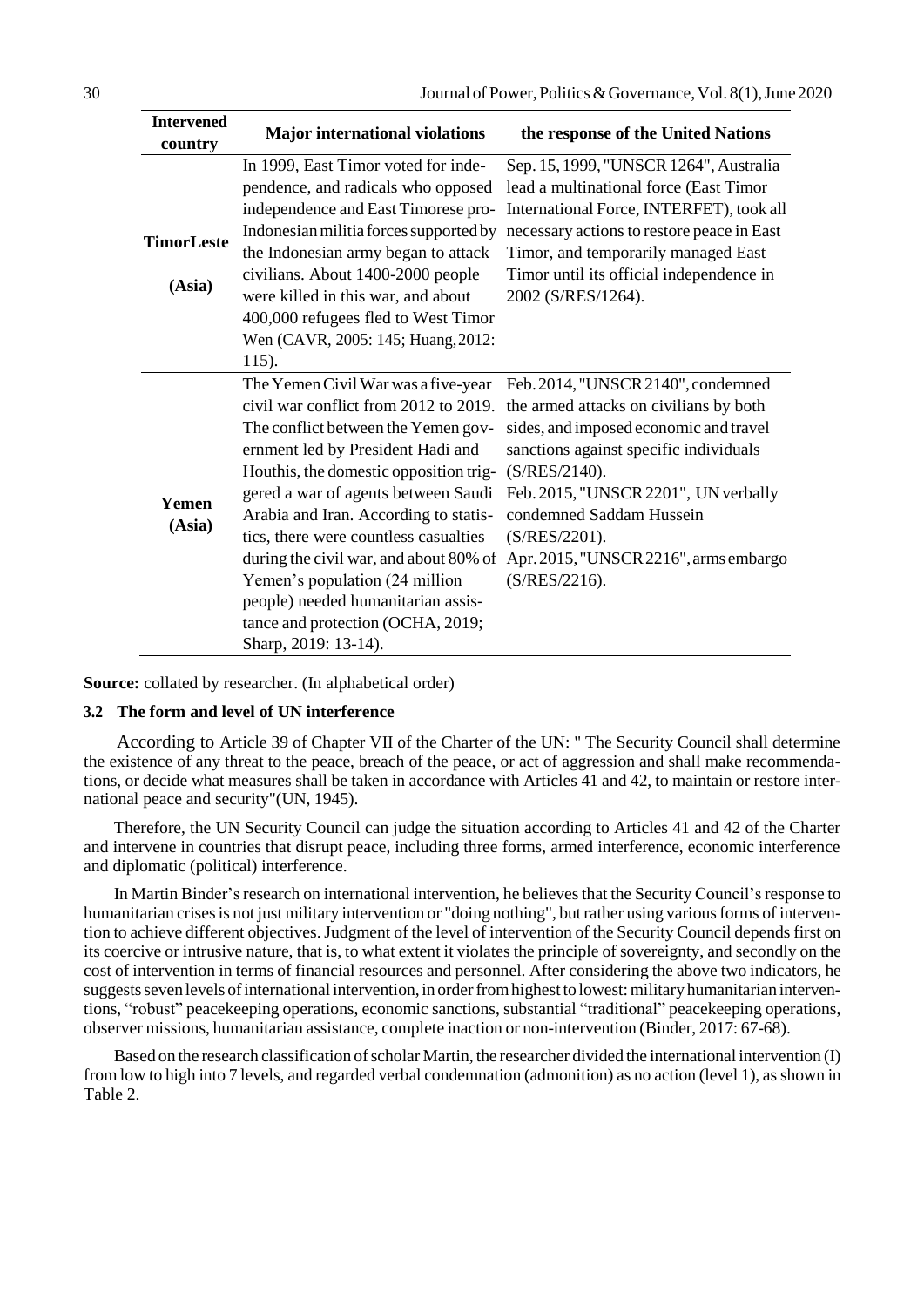| <b>International intervention</b>      | Level |
|----------------------------------------|-------|
| military humanitarian interventions    |       |
| "robust" peace keeping operations      | 6     |
| economic sanctions                     | 5     |
| "traditional" peace keeping operations |       |
| observer missions                      | 3     |
| humanitarian assistance                | 2     |
| complete inaction or non-intervention  |       |

Table 2 *UN intervention form and level classification*

**Source:** *The United Nations and the Politics of Selective Humanitarian Intervention* (pp.67-68), by Martin Binder, 2017, Cham, Switzerland : Palgrave Macmillan. Copyright 2017 by Palgrave Macmillan.

Combining Table 1 and Table 2, the researcher summarized the degree of intervention by the United Nations in the humanitarian crisis incidents of the 20 intervention countries in Table 3. If the UN responded more than once to the same humanitarian crisis incident, only the strongest reaction was taken into consideration. As a result, it has been found that the level of international interference by various countries was different.

| <b>Number</b>    | <b>Intervened country</b> | Level          |
|------------------|---------------------------|----------------|
| $\overline{1}$   | Bosnia-Herzegovina        | $\overline{7}$ |
| $\sqrt{2}$       | China                     | $\mathbf{1}$   |
| 3                | <b>DPRK</b>               | 5              |
| $\overline{4}$   | <b>DRCongo</b>            | 5              |
| 5                | Haiti                     | 6              |
| $\boldsymbol{6}$ | India                     | 3              |
| $\overline{7}$   | Indonesia                 | $\mathbf{1}$   |
| 8                | Iraq                      | 5              |
| 9                | Israel                    | $\mathbf{1}$   |
| 10               | Libya                     | $\overline{7}$ |
| 11               | Myanmar                   | $\mathbf{1}$   |
| 12               | Pakistan                  | 3              |
| 13               | Russia                    | $\mathbf{1}$   |
| 14               | Rwanda                    | $\tau$         |
| 15               | Serbia (Kosovar)          | 5              |
| 16               | Somalia                   | $\overline{7}$ |
| 17               | Sudan                     | 6              |
| 18               | Syria                     | 3              |
| 19               | Timor-Leste               | 6              |
| 20               | Yemen                     | 5              |

Table 3 *Level of UN intervention in humanitarian crisis*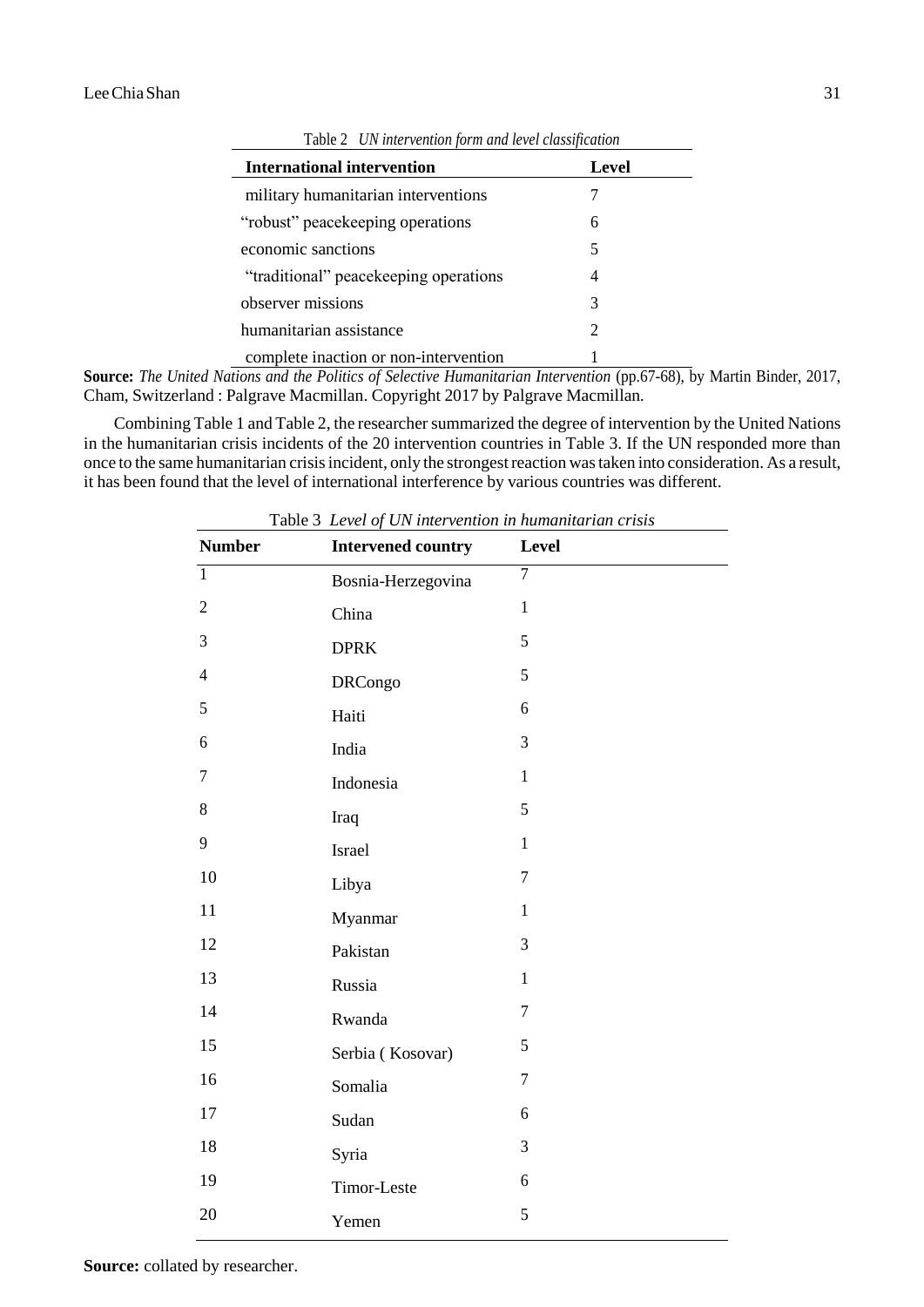#### **4. Analysis of the practice of new interventionism from the perspective of realism**

Realist scholars believe that "interest" is one of the goals pursued by the country and can also be regarded as a bargaining chip for international interaction. Humanitarian intervention is indeed one of the ways to end the civil war in a timely manner, but humanitarian intervention has nothing to do with morality. The purpose of humanitarian intervention is to maintain justice, but certain powerful countries use excuses to package and whitewash their foreign military activities. The motive and purpose of a country's intervention in humanitarian intervention have come into question. Humanitarian interference has been criticized by scholars as a state's selective intervention (Mandelbaum, 1999: 2-8).

Hans Morgenthau pointed out that "as long as the world is still politically constituted by the state, then the final thing in international politics is actually the last Language can only be the national interest "(Hoffmann, 1990: 94) In addition, Dougherty and PfaltzgraffJr. proposed that "power isthe purpose of politics, and interest is the essence of politics" (Daugherty & Pfaltzgraff, 2004: 82).

National interests are divided into security and economic interests. The two interests affect each other and are inseparable. Therefore, this section will analyze the relationship between the intervened country and the permanent members from the perspective of "interests", and discuss the two aspects of the "military trade relationship" and the "economic trade relationship" between both sides.

### **4.1 The "Military Trade" Relationship between the Intervened Country and the Permanent Member**

In the process of pursuing interests internationally, military trade relations among countries also play an important role. Among them, arms trade is an important indicator because of the benefits it brings and its international influence. Generally speaking, the international and domestic armstrade usually involves a large amount of economic and financial resources, often reaching a deal agreement worth billions of dollars. It is thus closely related to international political and military issues. The benefit for the government of the supplier country is to maintain viable weapons production and technology, employment, and tax revenue, and even exert influence on the government of the receiving country; for the receiving country, it is possible to establish orstrengthen friendly political forces with the supplier country through the purchase of weapons Relationship and other interests (Catrina, 1994: 196). T. Wheelock believes that manipulating the arms transfer relationship can force or entice the receiving country to make its policies or actions meet the expectations of the supplier country. He callsthis "leverage" (Wheelock, 1978: 123-137).

Levine, Mouzakis and Smith (2003: 55-77) believe that international arms sales activities are based on economic motives. Sprecher and Krause (2006: 363-369) found that arms sales are an alliance between nations. Wang (2016) believes that arms export as a special form of international trade can not only bring huge economic ben-efits, but also help exporters gain political and diplomatic influence. In addition, it helps countries controll power and chang the contrast of regional forces. The arms export plays a key role in the country 's foreign strategy. Other studies also point out that weapons are partial extended deterrence strategies of a state. (Fearon, 1994: 236–269; Huth & Russett, 1993: 61–73; Huth, 1988: 423–443; Signorino & Tarar, 2006: 586–605).

The importance of military relations is further verified by the fact that the former US Secretary of State Henry Alfred Kissinger promised to provide Israel with a large number of new weapons in exchange for Israeli leadership through the 1975 Sinai Disengagement Agreement (Pierre, 1982: 16).

In all, armssales affect the development of relations between exporting countries(supplier countries) and importing countries (receiving countries), other relevant countries, and even major global powers. It also affects diplomatic decisions among countries. When facing the issue of humanitarian intervention, military trade relations will be one of the considerations for "selective" intervention.

**4.1.1. The "sum" of the arms trade volume between the intervened countries and permanent members**  In this regard, the researcher compiled the following from the SIPRI Arms Transfers Database. Since this article explores the post-Cold War era, the data presents the cumulative total of "import and export transactions" in the arms trade between the permanent members of the UN Security Council and the intervened countries from 1990 to 2018. The top five countries with the highest arms trade volumes are India, China, Russia, Pakistan, and Israel, as shown in Table 4.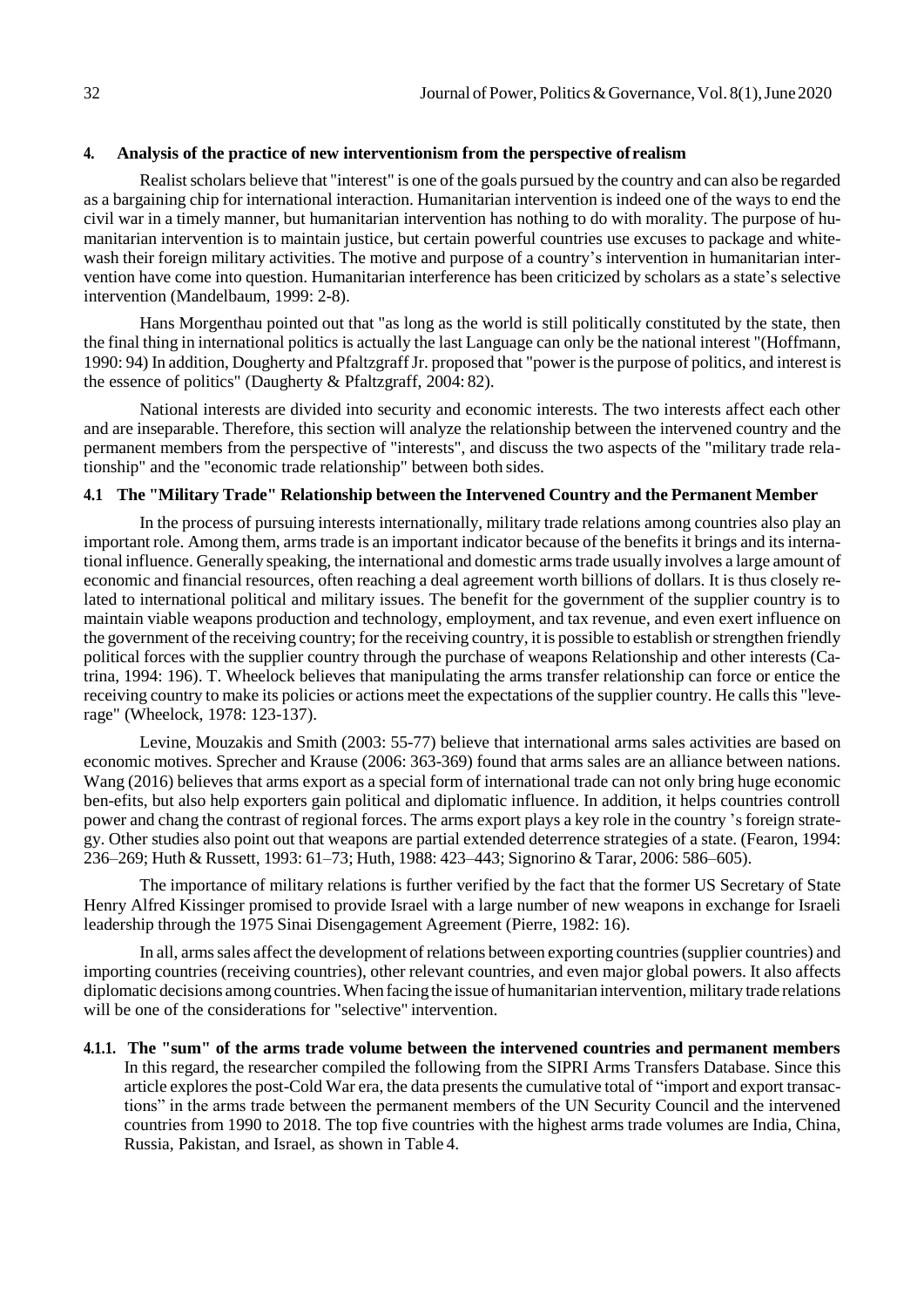## LeeChiaShan 33

| No. | I. country                | UN P.M. |                | China France Russia UK |                  |                | <b>US</b>      | <b>Total</b>   |
|-----|---------------------------|---------|----------------|------------------------|------------------|----------------|----------------|----------------|
|     | Bosnia and Herzegovina    |         | 12             | $\theta$               | 0                | $\Omega$       | 87             | 99             |
| 2   | China                     |         | 0              | 4315                   | 35331            | 1220           | 39             | 40905          |
| 3   | D.P.R. of Korea           |         | 369            | $\theta$               | 489              | $\theta$       | $\theta$       | 858            |
| 4   | <b>DRCongo</b>            |         |                | 50                     | $\theta$         | $\Omega$       | 28             | 79             |
| 5   | Haiti                     |         | $\theta$       | $\Omega$               | $\theta$         | $\theta$       | $\overline{0}$ | $\theta$       |
| 6   | India                     |         | 0              | 2032                   | 39613            | 2850           | 3334           | 47829          |
| 7   | Indonesia                 |         | 350            | 582                    | 1147             | 1272           | 1126           | 4477           |
| 8   | Iraq                      |         | 37             | 194                    | 2147             | 10             | 4699           | 7087           |
| 9   | <b>Israel</b>             |         | 350            | 85                     | 4                | 241            | 15072          | 15752          |
| 10  | Libya                     |         | $\theta$       | 10                     | 90               | $\theta$       | 4              | 104            |
| 11  | Myanmar                   |         | 3100           | 16                     | 1660             | 5              | $\theta$       | 4781           |
| 12  | Pakistan                  |         | 10208          | 1641                   | 693              | 579            | 3897           | 17018          |
| 13  | <b>Russian Federation</b> |         | 35331          | 5                      | $\theta$         | $\overline{2}$ | 16             | 35354          |
| 14  | Rwanda                    |         | 14             | 5                      | 68               | $\theta$       | $\theta$       | 87             |
| 15  | Serbia(Kosovar)           |         | 0              | 0                      | 97               | $\theta$       | 0              | 97             |
| 16  | Somalia                   |         | $\overline{2}$ | 2                      | $\theta$         | 2              | 1              | $\overline{7}$ |
| 17  | Sudan                     |         | 568            | $\boldsymbol{0}$       | 997              | $\mathbf{0}$   | $\theta$       | 1565           |
| 18  | Syrian Arab Republic      |         | 76             | $\boldsymbol{0}$       | 2184             | $\theta$       | $\theta$       | 2260           |
| 19  | <b>Timor-Leste</b>        |         | 18             | $\boldsymbol{0}$       | $\left( \right)$ | $\theta$       | $\theta$       | 18             |
| 20  | Yeman                     |         | 150            | $\overline{2}$         | 1180             | $\mathbf{0}$   | 36             | 1368           |

Table 4. The cumulative amount of arms trade (import and export) between the intervened countries and the permanent members from *1990 to 2018*

# **(Unit: million USD)**

**Source:** SIPRI Arms Transfers Database.4 (In alphabetical order)

**4.1.2. Number of "individual" arms trades between the intervened countries and the permanent members**

As mentioned earlier, the closer the armssalesrelationship between two countries, the more interests will be involved. Since the Security Council'sresolution requires only one permanent member to exercise veto power to exert influence, even if the overall arms trade of the interfered country is not high; if the interfered country is closely related to the arms trade of a single permanent member, it can affect the intervention decision of other major powers.

Therefore, the researcher here will further analyze the "number of individual armstrades" between the intervention country and the permanent members. According to the SIPRI Arms Transfers Database, the researcher will compare the arms trade volume of the five permanent members with the Rank of top 20 (Intervened) as listed, as shown here in Table 5.

| UN P.M.     | China |    | France   |    | Russia                                            |          | UK       |          | <b>US</b> |      |
|-------------|-------|----|----------|----|---------------------------------------------------|----------|----------|----------|-----------|------|
| I. country  | No.   |    |          |    | $\vert$ Rank $\vert$ No. $\vert$ Rank $\vert$ No. | Rank No. |          | Rank No. |           | Rank |
| China       |       |    | $4315$ 2 |    | 35331 2                                           |          | 1220 9   |          |           |      |
| <b>DPRK</b> | 369   | 12 |          |    |                                                   |          |          |          |           |      |
| India       |       |    | 2032   7 |    | 39613 1                                           |          | 2850 3   |          | 3334      | 20   |
| Indonesia   | 350   | 13 | 582      | 20 | 1147                                              | 17       | $1272$ 7 |          |           |      |
| Iraq        |       |    |          |    | 2147                                              | 10       |          |          | 4699      | 16   |
| Israel      |       |    |          |    |                                                   |          |          |          | 13895 7   |      |

Table 5 *Number of "individual" arms trades between Intervened countries and permanent members (Rank of top 20)*

<sup>&</sup>lt;sup>4</sup> SIPRI, "International Arms Transfer Database", [http://armstrade.sipri.org/armstrade/page/values.php. D](http://armstrade.sipri.org/armstrade/page/values.php)atabase data updated to 2018. SIPRI is an independent international research organization devoted to the study of conflict, arms, arms control and disarmament issues. It was built in 1966 and uses public data to provide policy makers, researchers, media and interested public in various countries with information, analysis and recommendations in the above fields.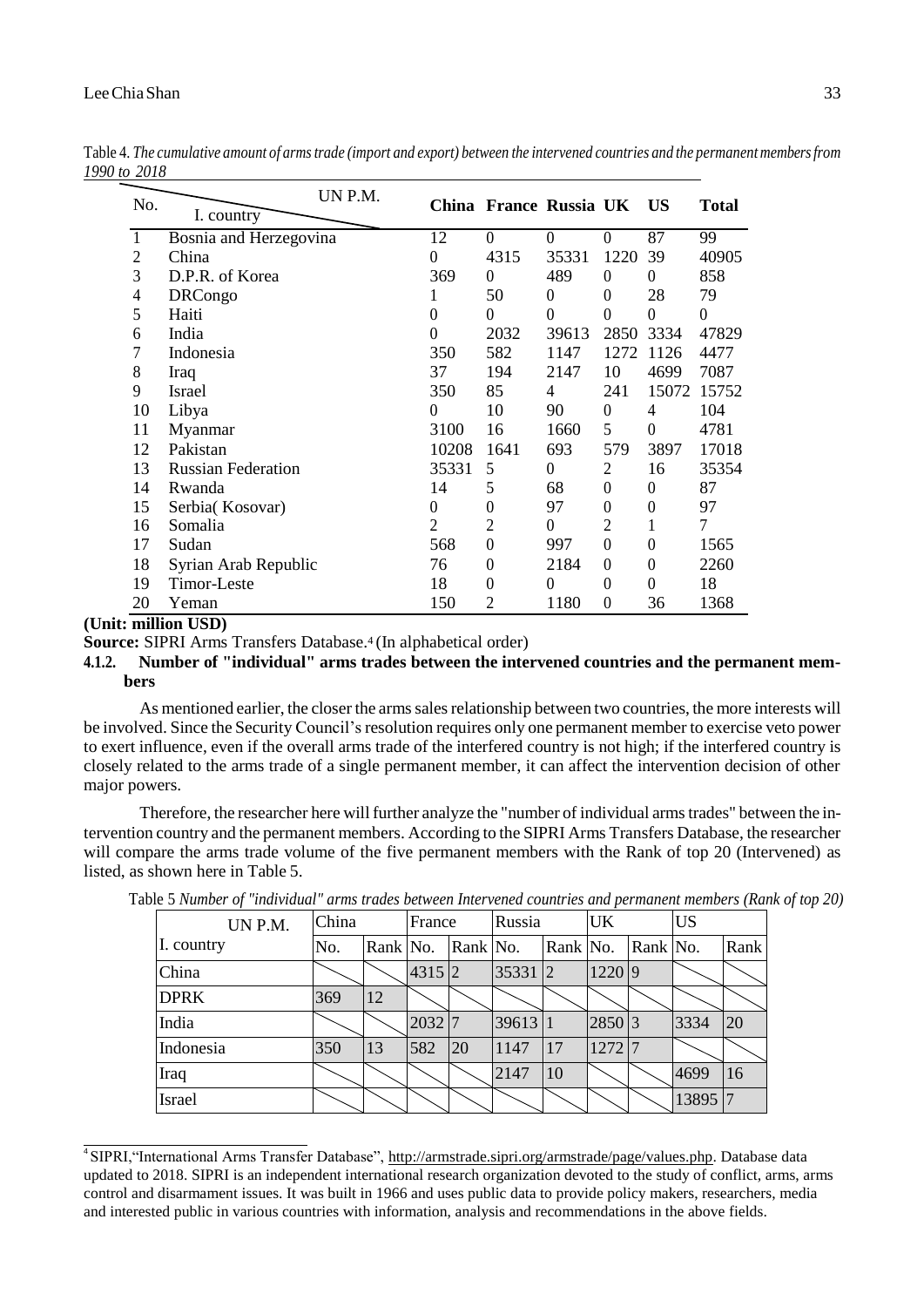| Myanmar  | 3100    | 12 |         | 1660 | 14 |     |               |      |    |
|----------|---------|----|---------|------|----|-----|---------------|------|----|
| Pakistan | 10208 1 |    | 1641 10 |      |    | 579 | <sup>17</sup> | 3897 | 18 |
| Russia   | 35331   |    |         |      |    |     |               |      |    |
| Sudan    | 568     |    |         | 997  | 19 |     |               |      |    |
| Syria    |         |    |         | 2184 | 19 |     |               |      |    |
| Yemen    |         |    |         | 1180 | 15 |     |               |      |    |

Note: The quantities listed are the quantities of arms "exported" by the permanent members of the Security Council to the intervened countries, and the quantity imported from the intervened countries is negligible, because the number of intervened countries usually exported to the permanent member is very low, with the exception of Russia. According to the data in the table, when Russia is listed as intervened countries, it appears to be "exported" to China. The reason is that Russia is a major exporter of arms sales, and the amount of imports from the permanent members of the Security Council is very low, so it is ignored.

According to the unification resultsin Table 5, the bilateral armstrade with the single permanent member of the Security Council ranks among the top 20 intervened countries, including China, North Korea, India, Indonesia, Iraq, Israel, Myanmar, Pakistan, Russia, Sudan, Syria, and Yemen.

This data helps to make up for the lack of a single observation of the overall arms trade volume. For example, although the "sum" of arms trade between North Korea and the permanent members is not high (858 millions), when observing arms sales relations between intervened countries and one single permanent member, it is evident that the trade volume between North Korea and China is 369 (millions), and ranks the 12th highest country among China's arms exporters.

When the intervened countries maintain a close arms trade relationship with one single permanent member of the UN Security Council, it is reasonably inferred that when a humanitarian crisis occurs in the intervened country, UN tends not to take intervention because of the vested interests of major power member states.

#### **4.2 Economic Trade relations between the Intervened Country and the Permanent Member**

Under the trend of economic globalization, the closer the economic interdependence of various countries, relatively, the faster the contagion of the financial crisis and the economic crisis and the role of proliferation will expand and develop. Once an economic crisis occurs in a country, it will inevitably affect the economies of other countries, and the economic imbalance of a country will inevitably affect other countries. Therefore, the concepts of economy and security, which belong to the same domain, began to integrate, and the concept of socalled "economic security" appeared (Xu, 2004: 9-11).

Keohane and Nye. (2001: 21-25) pointed out that a state's interdependence will bring about trade interaction. When there is a high degree of interdependence (trade is frequent), the possibility of using force will be reduced. American scholar George Friedman believes that after the end of the Cold War, relative to military confrontation during the Cold War period, international society has turned to an era of economic and trade dominance, emphasizing that economic cooperation development has priority over military competition (Friedman, 2013). Chinese scholar Chu (2003: 52) also proposed that the world's interdependence will make the national power more restricted because it tries to bring losses to the other side. This behavior may also bring corresponding losses to oneself. Therefore, in international relations, the economic trade relations between two countries will inevitably affect each other's foreign policy, because any choice will have an impact on both sides.

Based on data from the International Trade Center (ITC), <sup>5</sup> the cumulative total of "import and export trade" between intervened countries and permanent members from 2001 to 2018 are shown in Table 6. Table 6 Cumulative total amount of "import and export trade" between intervened countries and UN permanent members from 2001 to 2018

<sup>5</sup> Founded in 1964 and headquartered in Geneva, it is a subsidiary of the World Trade Organization (WTO) and the United Nations Conference on Trade and Development (UNCTAD). The official website only provides international trade import and export data after 2001.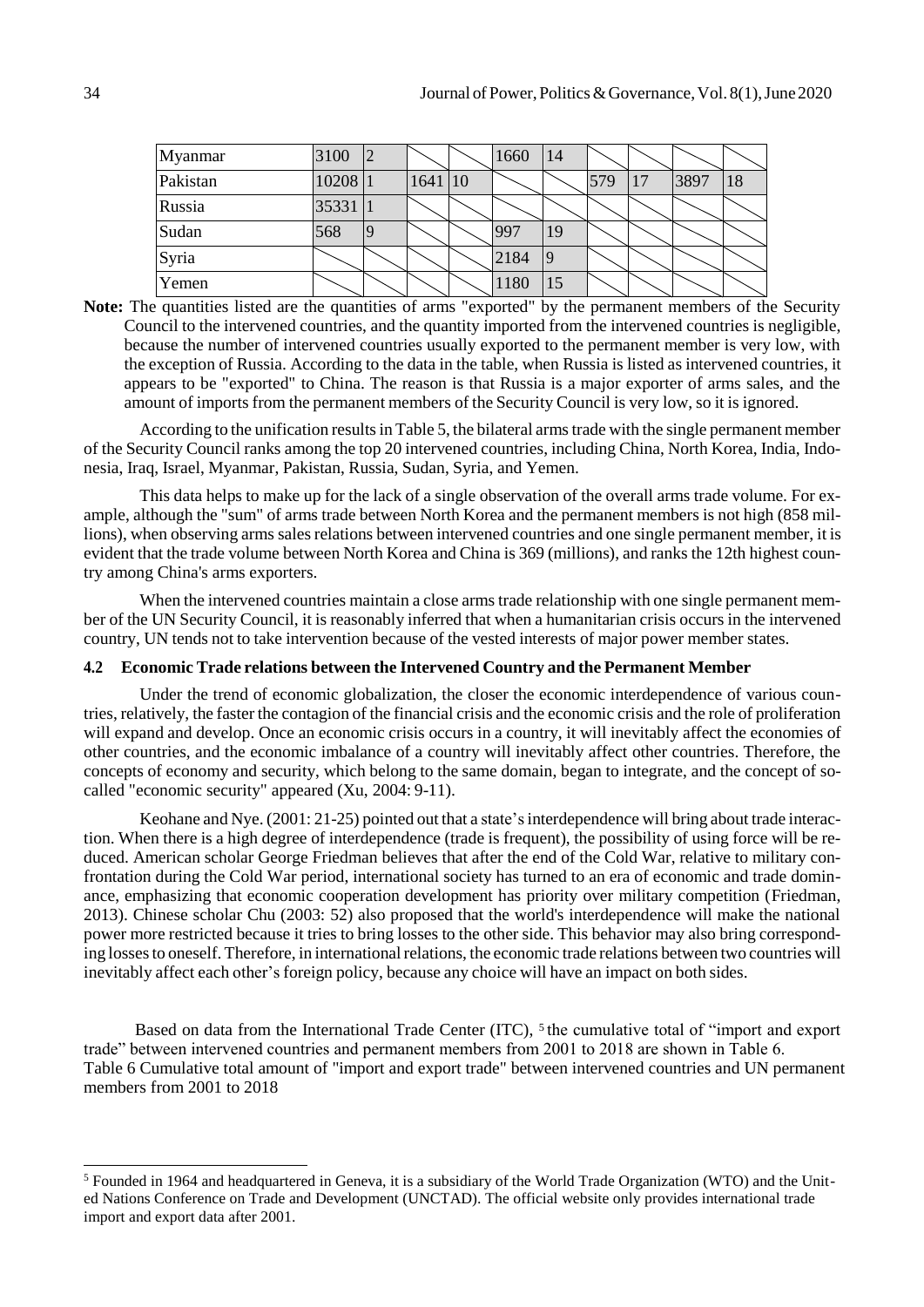Table 6 *Cumulative total amount of "import and export trade" between intervened countries and UN permanent members from 2001 to 2018*

| $\overline{No.}$ | UN P.M.<br>I. country              | China                      | <b>France</b> | <b>Russia</b>           | <b>UK</b>             | <b>US</b>                                                             | <b>Total</b>  |
|------------------|------------------------------------|----------------------------|---------------|-------------------------|-----------------------|-----------------------------------------------------------------------|---------------|
| $\overline{1}$   | <b>Bosnia</b><br>-Herzegovina      | 1,679,123                  | 3,287,269     | 4,279,642               | 956,656               | 1,412,742                                                             | 11,615,432    |
| $\overline{2}$   | China                              |                            |               | 974,599,902 956,771,642 | 1,111,280,79          | 7,886,458,925                                                         | 10,929,111,26 |
| 3                | <b>DPRK</b>                        | 61,005,247                 | 252,101       | 1,945,863               | 156,686               | 179,262                                                               | 63,539,159    |
| $\overline{4}$   | DR Congo                           | 42,763,420                 | 3,994,905     | 195,826                 | 835,967               | 5,560,741                                                             | 53,350,859    |
| 5                | Haiti                              | 4,230,704                  | 924,821       | 71,302                  | 389,156               | 28,757,906                                                            | 34,373,889    |
| 6                | India                              |                            |               |                         |                       | 867, 200, 659 142, 741, 094 113, 053, 364 239, 386, 522 869, 317, 323 | 2,231,698,962 |
| 7                | Indonesia                          | 583,468,649 38,829,940     |               | 28,594,509              | 42,305,922            | 356,966,536                                                           | 1,050,165,556 |
| 8                | Iraq                               | 199, 167, 720 24, 510, 503 |               | 4,860,004               | 5,850,107             | 227,363,210                                                           | 461,751,544   |
| 9                | <b>Israel</b>                      | 129,383,930 49,641,405     |               | 40,434,770              | 73,097,186            | 566,652,659                                                           | 859,209,950   |
| 10               | Libya                              | 55,438,757 55,324,428      |               | 2,776,202               | 23,463,726            | 32,306,531                                                            | 169,309,644   |
| 11               | Myanmar                            | 123,225,080 2,550,604      |               | 1,844,092               | 2,843,836             | 3,904,715                                                             | 134,368,327   |
| 12               | Pakistan                           | 178, 114, 571 20, 849, 003 |               | 7,002,093               | 36,488,498 94,391,176 |                                                                       | 336,845,341   |
| 13               | Russia                             | 1,002,236,48<br>6          | 327,788,608   |                         |                       | 245,389,404 470,413,875                                               | 2,045,828,373 |
| 14               | Rwanda                             | 1,853,724                  | 604,894       | 137,228                 | 306,833               | 970,868                                                               | 3,873,547     |
| 15               | Serbia (Ko-<br>sovar) <sup>6</sup> | 7,639,367                  | 11,614,668    | 19,771,653              | 5,425,804             | 5,380,545                                                             | 49,832,037    |
| 16               | Somalia                            | 2,745,970                  | 263,074       | 11,074                  | 164,404               | 434,940                                                               | 3,619,462     |
| 17               | Sudan                              | 152,831,082 5,966,179      |               | 5,083,048               | 7,065,620             | 2,874,578                                                             | 173,820,507   |
| 18               | Syria                              | 22,694,814                 | 11,775,204    | 11,420,918              | 3,677,336             | 6,456,992                                                             | 56,025,264    |
| 19               | Timor-Leste                        | 889,622                    | 31,301        | 1,944                   | 24,310                | 101,340                                                               | 1,048,517     |
| 20               | Yemen                              | 27,883,678                 | 3,002,491     | 1,913,942               | 1,887,337             | 7,473,900                                                             | 42,161,348    |

**(Unit**:**US Dollar thousand)**

**Source:** collated by researcher, retrieved from the International Trade Centre(ITC) (In alphabetical order)

**5. Using fuzzy sets (fsQCA) to analyze the impact of "interests" on international intervention**

## **5.1 Basic concepts of fuzzy sets**

Although the research of fuzzy set analysis is through quantitative analysis, the numbers in the fuzzy set are not to define a clear critical point (0 or 1), but to define the different levels of members (ie research cases) between the two limits (Zadeh, 1965: 338-353). Therefore, in this analysis process, the researcher can refer to the past literature results of each variable and the prediction direction of the study, and use the purpose of continuous variables for calibration. In order to indicate the clearly defined membership level and the specified set, the scope of membership that is consistent with its own research topic is defined, which is called "membership" (Hesketh, B., Hesketh T., Gleitzman & Pryor, 1988: 425-454; Zwick, Budescu & Wallsten, 1988: 91-125). According to this, the membership of fuzzy concepts usually has subjective awareness (Wu, 2005: 4), and fuzzy sets combine quantitative data and qualitative analysis in the calibration of set membership, so they have both qualitative and quantitative features.

<sup>&</sup>lt;sup>6</sup> The data between Serbia (Kosovar) and the permanent members from 2001 to 2005 is the transaction data of Serbia Montenegro at that time. Serbia and Montenegro formed the Federal Republic of Yugoslavia in 1992. The Federation was reorganized and renamed "Serbia and Montenegro" on February 4, 2003. On May 21, 2006, Montenegro held an independent referendum. After the independence faction won, it officially announced its independence from Serbia on June 3. On June 5 of the same year, the Serbian Parliament also declared its independence and became the legal successor of Sémont. Sémon was thus disintegrated and disappeared from there.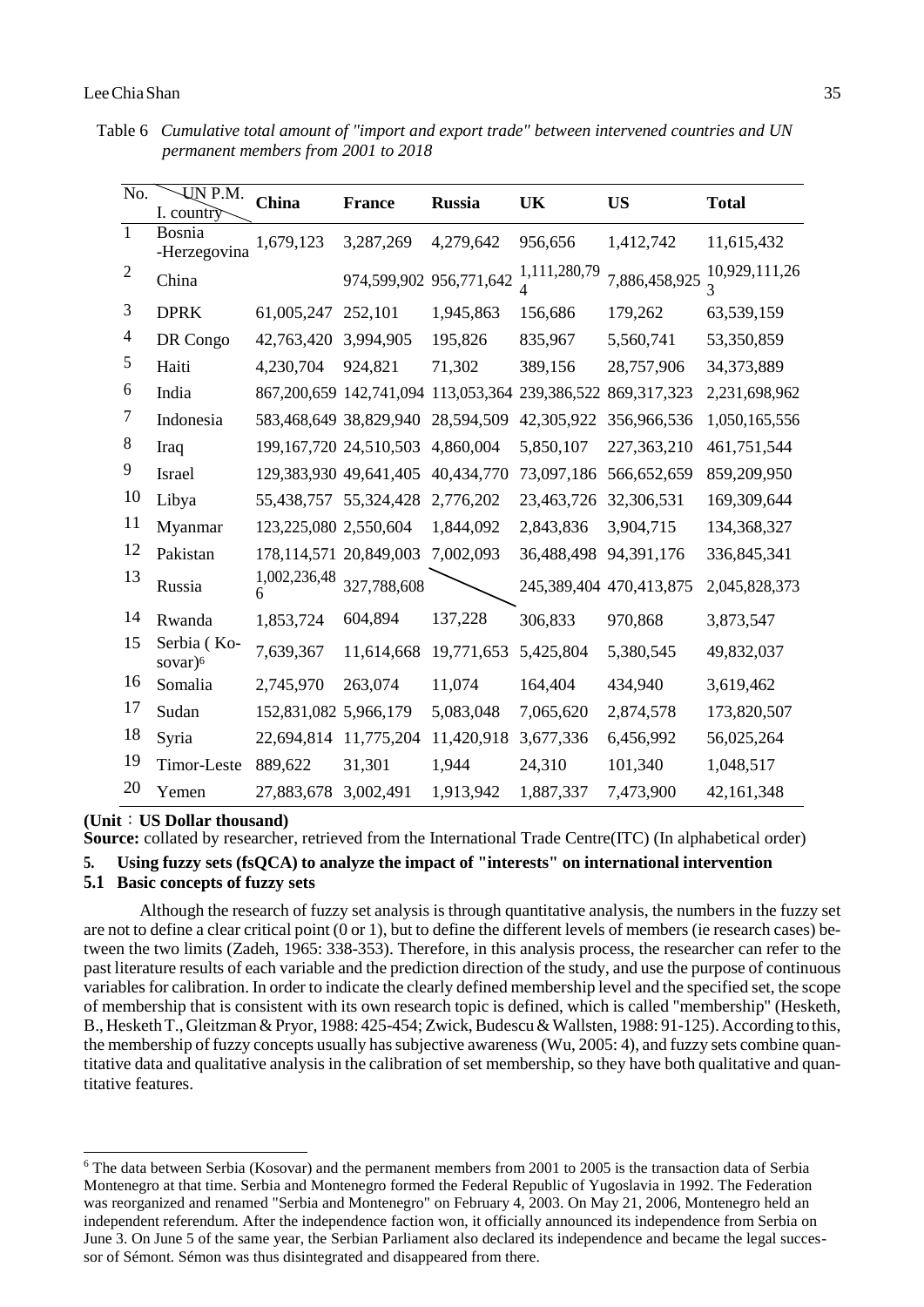This study mainly refers to the setting method proposed by the scholar Charles C. Ragin's fuzzy qualitative comparison analysis method (fsQCA), and uses the software designed by it to perform correlation analysis such as consistency and truth table.<sup>7</sup> Using fsQCA to analyze the causal relationship between variables as following.

### **5.2 Fuzzy scores setting of factor variables and outcome variables**

In the first step, the researcher "assigns" the factor variables and the outcome variable to obtain the original value, and further normalizes the original variable value using the numbers in the 0-1 interval, and converts the original value of the factor variable and the outcome variable into Fuzzy value. This processis also known as "Assignment" and "Calibration", which is to calibrate the "membership scores" of each variable.

Next, the "calibration" of fsOCA is to use the numbers in the 0-1 range to "standardize" the original subjective assignment. The value obtained after the standardized "calibration" is called the "membership scores" of the variable. The membership score of the fuzzy set ranges from 0 to 1, in which three anchor points (that is, membership degree) need to be set, which are full membership, (represented by a score of 1), and crossover point (represented by a score of 0.5, representing semi-subordination) and full non-membership (indicated by a score of 0), setting three different degrees of membership for different variables (Ragin, 2008: 29-33).

## **5.2.1. Fuzzy membership of the "outcome" variable**

The setting of outcome variable (the fuzzy-set membership scores of the degree of international intervention) in this study is according to the setting of Martin Binder. He uses fuzzy set theory to convert different degrees of international intervention into fuzzy-set membership scores. Given that military intervention is the strongest response to humanitarian crises, military intervention cases are completely "strong responses to humanitarian crises," so their affiliation score is (1). In contrast, a situation of complete inaction in the face of huge human suffering can be regarded as non-intervention, so its score is (0). According to this standard, Martin's converted fuzzy set scores are as follows: military intervention (1), "powerful" peacekeeping mission (0.8), economic sanctions  $(0.64)$ , traditional peacekeeping  $(0.48)$ , observation mission  $(0.32)$ , humanitarian Aid  $(0.16)$ , and no action  $(0)$ (Binder, 2017: 67-68).

## **5.2.2. Fuzzy membership of the "factor" variables**

The factor variables in this study included Military Trade (MT) and Economic Trade (ET) between the intervened countries and the permanent members. Before setting the fuzzy set (membership) scores of various factors, anchors must be set first, that is, set 0 (completely not affiliated),  $0.5$  (cross point), and 1 (fully affiliated) (Charles C. Ragin , 2008: 75). Since the fuzzy set (membership) score is a series of consecutive numbers, the researcher finds the median of 20 sets of numbers and sets the anchor to 0.5 (cross point). Based on this, the situation that each factor variable is continuously distributed in the fuzzy set score and the number in the 0-1 interval have been calculated.

The researcher anchored the "factor" variables and the "outcome" variable for assigning fuzzy set (membership) scores, as shown in Table 7.

|                              | <b>Indicator</b>                       | <b>Qualitative anchors</b><br><b>Membership</b> |           |                |                          |
|------------------------------|----------------------------------------|-------------------------------------------------|-----------|----------------|--------------------------|
| <b>Variable</b>              |                                        | scores                                          | 0.00      | 0.50           | <b>1.00</b>              |
| Military<br>(1)              | Total arms sales                       | Continuous                                      | 0         | 1466.5         | 47829                    |
| Trade(MT)                    | Individual<br>arms<br>sales (Top 20)   | <b>Dichotomous</b>                              | $\theta$  | $\blacksquare$ |                          |
| (2)<br>Economic<br>Trade(ET) | International trade Continuous         |                                                 | 1,048,517 | 98,953,743     | 10,929,111,263           |
| Intervention                 | <i>Intrusiveness</i><br>of<br>reaction | Seven-value<br>scheme                           | Inaction  | $\rightarrow$  | Military<br>intervention |

Table 7 *An anchorlist for assigned to fuzzy set (membership)scores of "factor variables" and "outcome variable"*

**Source:** collated by researcher.

<sup>7</sup> Download the fsQCA software webpage, reference: [http://www.u.arizona.edu/~cragin/fsQCA/software.shtml. T](http://www.u.arizona.edu/~cragin/fsQCA/software.shtml)he instructionmanualforusingthesoftwarecanreferto:CharlesC.Ragin,"USER'SGUIDETOFuzzy-Set/QualitativeComparative Analysis," July 2017, [http://www.socsci.uci.edu/~cragin/fsQCA/download/fsQCAManual.pdf.](http://www.socsci.uci.edu/~cragin/fsQCA/download/fsQCAManual.pdf)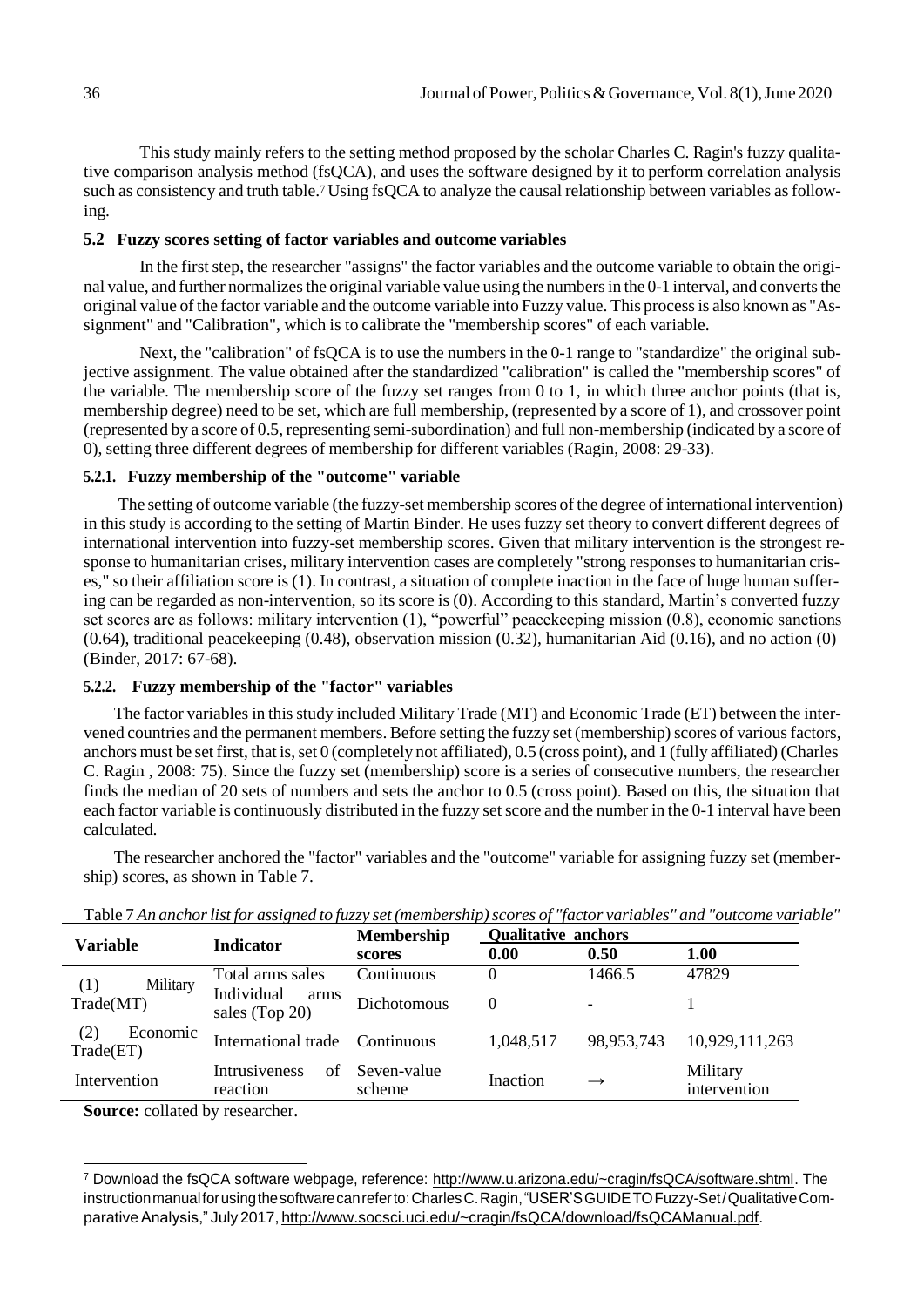According to Table 7, an analysis of the fuzzy set (membership) scores of the "factor" variable and the "result" variable, is shown in Table 8.

|                |                           | <b>Factor variables</b> |                                                                      | Outcome variable    |  |
|----------------|---------------------------|-------------------------|----------------------------------------------------------------------|---------------------|--|
| No.            | <b>Intervened Country</b> | <b>Fuzzy Scores</b>     | Military Trade Economic Trade Intervene Level<br><b>Fuzzy Scores</b> | <b>Fuzzy Scores</b> |  |
| $\overline{1}$ | Bosnia-Herzegovina        | 0.03                    | 0.06                                                                 | 1                   |  |
| $\mathbf{2}$   | China                     | $\overline{1}$          | $\mathbf{1}$                                                         | $\overline{0}$      |  |
| $\mathfrak{Z}$ | <b>DPRK</b>               | $\mathbf{1}$            | 0.32                                                                 | $\boldsymbol{0}$    |  |
| $\overline{4}$ | <b>DRCongo</b>            | 0.03                    | 0.27                                                                 | 0.64                |  |
| 5              | Haiti                     | $\boldsymbol{0}$        | 0.17                                                                 | 0.8                 |  |
| $6\,$          | India                     | $\mathbf{1}$            | 0.6                                                                  | 0.32                |  |
| 7              | Indonesia                 | $\mathbf{1}$            | 0.54                                                                 | $\overline{0}$      |  |
| 8              | Iraq                      | $\mathbf{1}$            | 0.52                                                                 | 0.64                |  |
| 9              | Israel                    | $\mathbf{1}$            | 0.54                                                                 | $\boldsymbol{0}$    |  |
| 10             | Libya                     | 0.04                    | 0.503                                                                | $\mathbf{1}$        |  |
| 11             | Myanmar                   | $\mathbf{1}$            | 0.502                                                                | $\boldsymbol{0}$    |  |
| 12             | Pakistan                  | $\mathbf{1}$            | 0.51                                                                 | 0.32                |  |
| 13             | Russia                    | $\mathbf{1}$            | 0.59                                                                 | $\boldsymbol{0}$    |  |
| 14             | Rwanda                    | 0.03                    | 0.02                                                                 | $\mathbf{1}$        |  |
| 15             | Serbia (Kosovar)          | 0.03                    | 0.25                                                                 | 0.64                |  |
| 16             | Somalia                   | $\overline{0}$          | 0.02                                                                 | $\mathbf{1}$        |  |
| 17             | Sudan                     | $\mathbf{1}$            | 0.503                                                                | 0.8                 |  |
| 18             | Syria                     | $\mathbf{1}$            | 0.28                                                                 | 0.32                |  |
| 19             | Timor-Leste               | 0.01                    | 0.01                                                                 | 0.8                 |  |
| 20             | Yemen                     | $\mathbf{1}$            | 0.21                                                                 | 0.64                |  |

Table 8 *List of scores of fuzzy sets (membership) of factor variables and outcome variable*

**Source:** collated by researcher. (In alphabetical order)

#### **5.3 Establish Truth Table**

Using the fsQCA software to establish the truth table, the researcher was able to get  $2^k$  (presence / absence) condition factor variable combinations, and evaluate the corresponding results of various combinations (Ragin, 2008: 124-125). For example: Assumption there're 2 factor variables affecting international intervention  $(A, B)$ , and  $2<sup>2</sup>=4$  combinations of factors will be obtained.

Using the fsQCA software to do statistical analysis the data from Table 8 yielded results in the truth table of the " Two factor variables and the outcome variable", as shown in Table 9. The relevant descriptions are as follows: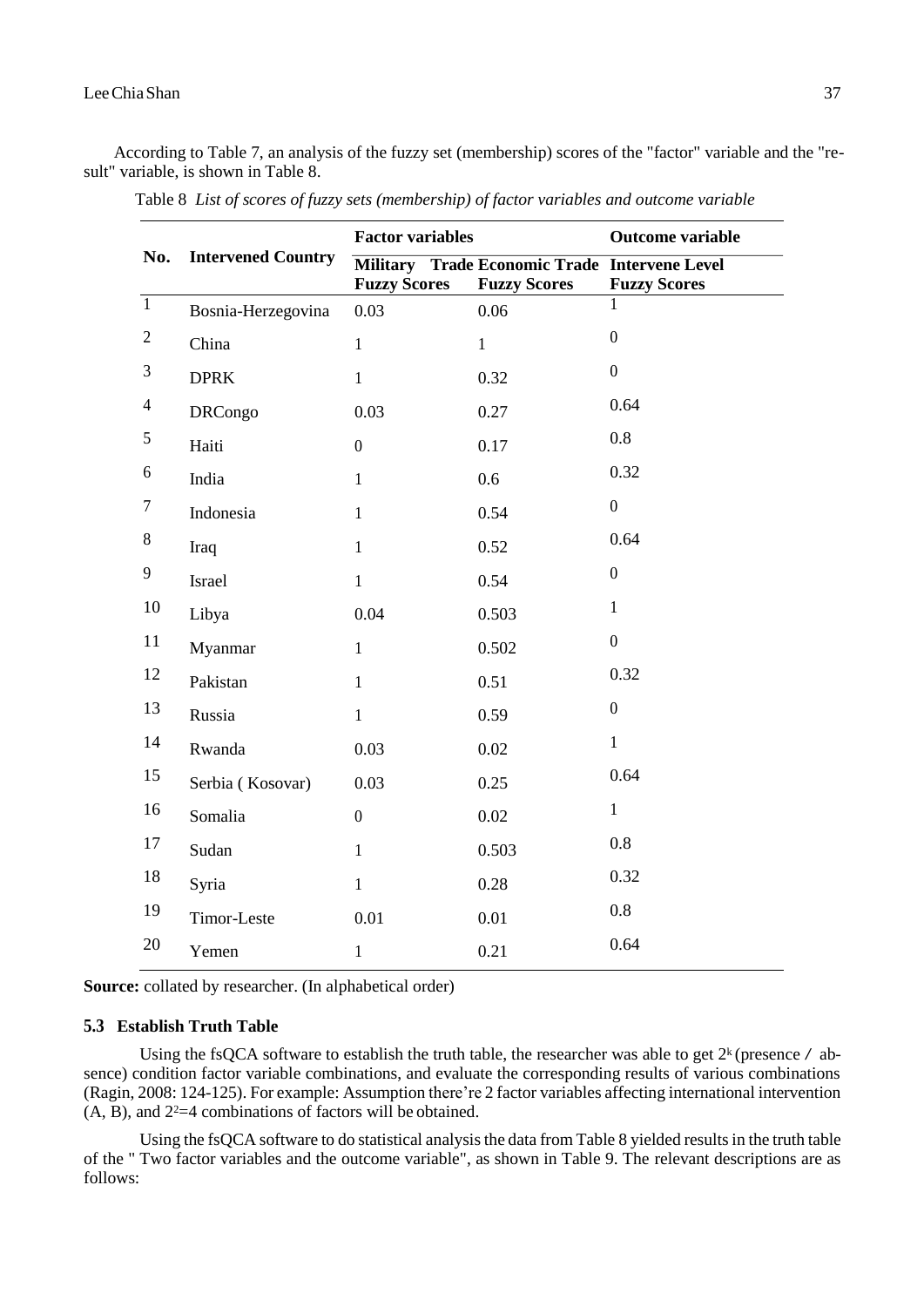| MT       | ET | <b>Cases numbers Strong Intervene Cases</b> |                                                          | raw consist. |
|----------|----|---------------------------------------------|----------------------------------------------------------|--------------|
| $\Omega$ |    |                                             | LBY                                                      |              |
| $\Omega$ |    |                                             | BIH, DCO, HTI, RWA,<br>XKX, SOM, TLS                     | 0.937192     |
|          |    |                                             | DPRK, SYR, YEM                                           | 0.453675     |
|          |    |                                             | CHN, IND, IDN, IRQ,<br>ISR, MMR, PAK, RUS,<br><b>SDN</b> | 0.368606     |

Table 9 *The truth table of "Two factor variables and the outcome variable"*

#### **Source: fsQCA software calculation results. (Arranged in descending order of related consistency)**

First of all, the combination of factors in the truth table will be the Nth power of 2, so there are two factors in this study, and there will be four kinds of combination of factors.

Secondly, the degree of intervention (I) in the truth table is set by the researcher to 0 (low degree of intervention) or 1 (high degree of intervention), which is based on raw consistency. The higher the correlation between this combination of factors and international intervention, the higher the degree of international intervention. On the contrary, when the consistency score islessthan 0.75 or even 0.8, there is a considerable inconsistency.Ideally, the score should be higher than 0.9. The reason is that the consistency below 0.75 means that the combination of thisfactor and the international intervention islow, that is, the international intervention will be lesslikely (Ragin, 2017: 40-41; Kent, 2008: 6).

In summary, the researcher set the degree of intervention in the first to second rows to 1, which means that when these two factors are combined, the international community is more inclined to "strong" intervention actions to the intervened countries. The degree of intervention in the third to fourth lines is set to 0, which shows that when these two factors combine, the international community is more inclined to "limited" interventions to the intervened countries.

According to the statistical results in Table 9, the analysis is as follows:

1. When "military trade" and "economic trade" conditions between intervened countries and the permanent members of the Security Council are both "non-existent", the UN tends to strongly intervene, for example: the second row (0,0). In contrast, if "military trade" and "economic trade" conditions between intervened countries and the permanent members of the Security Council are both "existent", the UN tends to limit intervention, for example: the fourth row  $(1,1)$ .

2. When "military trade" and "economic trade" conditions between intervened countries and the permanent members of the Security Council, either is "exist" or "non-exist", for example: the first and third rows  $(0,1)$ ,  $(1,0)$ , the following situations will result:

- (1) The "existence" of military trade and the "non-existence" of economic trade leads to a limited international intervention.
- (2) The "non-existence" of military trade and the "existence" of economy trade leads to a strong international intervention.

In summary, it can be seen that the influence of the "military trade" factor is heavier than the "economic trade" factor. When the "military trade" relationship exists, there will be "limited intervention".

In other words, if a country only maintains economic trade relations with the permanent members of the Security Council but does not have close military relations, it is more vulnerable to strong international intervention in the event of a humanitarian crisis.

According to the data in Table 8 the researcher has drawn a quadrant map of "Military trade and economic trade relations between the interfered countries and permanent members", and marked the level of international intervention received by each country.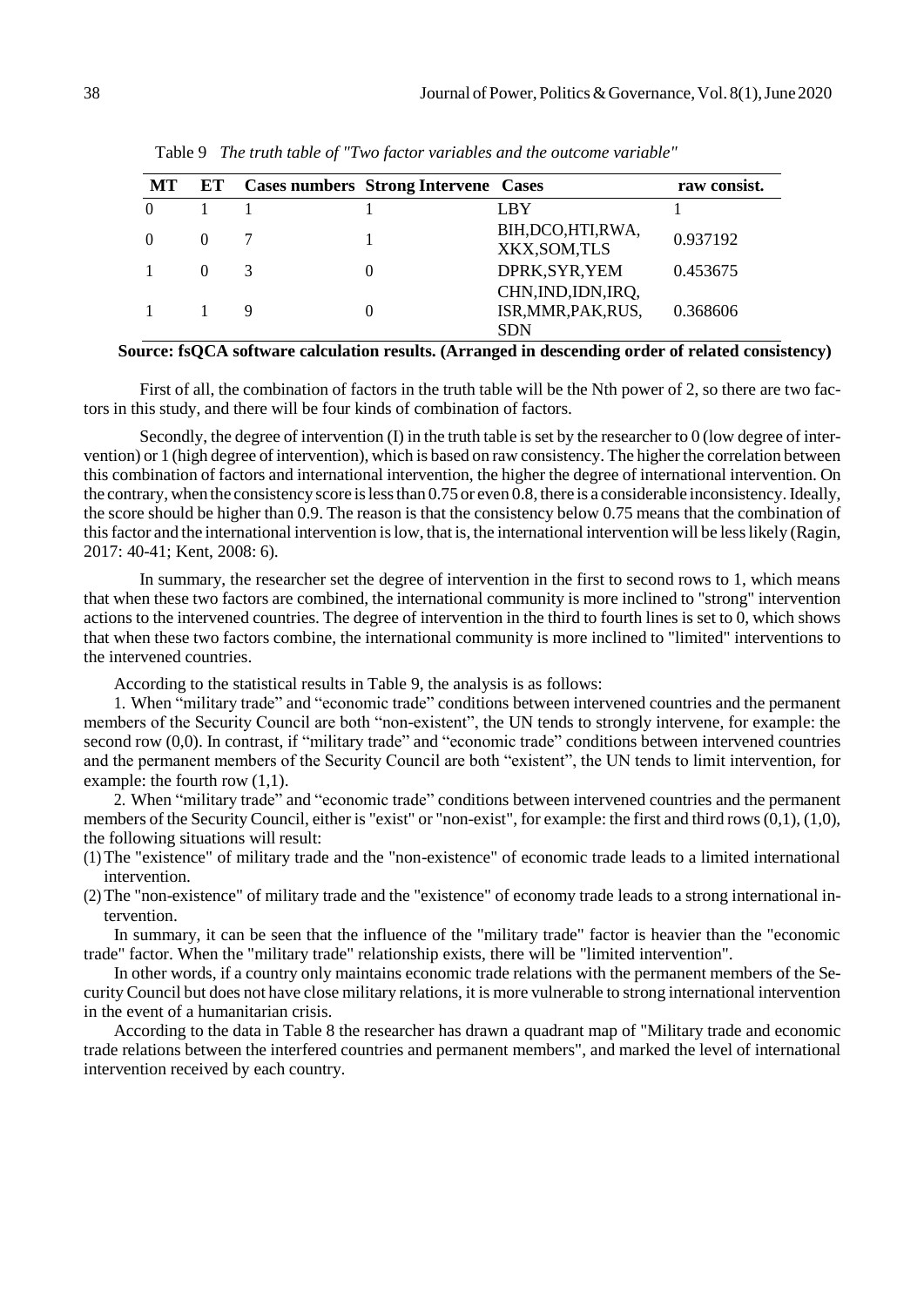

# **Figure 2: Military trade and economic trade relations between the interfered countries and permanent members**

**Note:** The number in parentheses represents the level of international intervention. For the blocks falling in the white area (quadrants I, III), the XY axis values are all high, which is negatively correlated with the level of international intervention; for the blocks falling in the slash area  $(\Pi, IV)$  quadrant), the XY axis value is only one value "high", the level of international intervention isuncertain.

Examining the correlation between the distribution of the two factors (military trade, economics trade) and the level of international intervention in Figure 2, the following situations were found:

- (1) As for the white blocks (quadrants I and III), the upper right corner represents high values of military trade and economic trade, and the UN tends to enforce limited intervention; the lower left corner represents low values of military trade and economic trade, and UN tends to enforce strong intervention. This shows that the changes in military trade and economic trade have a "negative correlation" with international intervention.
- (2) The slash block (П, Ⅳquadrant) represents low military trade and high economic trade (П) or high military trade and low economic trade (IV). The former, such as Libya, suffered strong international intervention. The latter, such as Syria and North Korea, have received limited international intervention. It can be seen that in influencing international intervention, the "military trade" factor has more influence than the "economic trade" factor.

# **6. Analyze the limitations of "new interventionism"**

# **6.1 Humanitarian is the slogan, and interest is the kingly way-The relations of military trade and economic trade affect the level of international intervention.**

First, in the first and third quadrants of Figure 2, it is evident that the military trade and economic trade relations between the intervened countries and the permanent members are roughly negatively related to the level of intervention of the United Nations. The closer to the upper right of the figure, the lower the level of intervention, and the closer to the lower left, the higher the level ofintervention.

## 6.1.1 If the two factor variables are both high (the first quadrant), taking military intervention may affect **interests. The UN tends to either not use military interference at all or to a limited degree.**

For example, in 2014, the Iraqi Civil War between the Iraqi government and the Islamic State, a rebel armed religious Islamic radical terroristorganization, resulted in thousands of Iraqi refugees (BBC news (Chinese),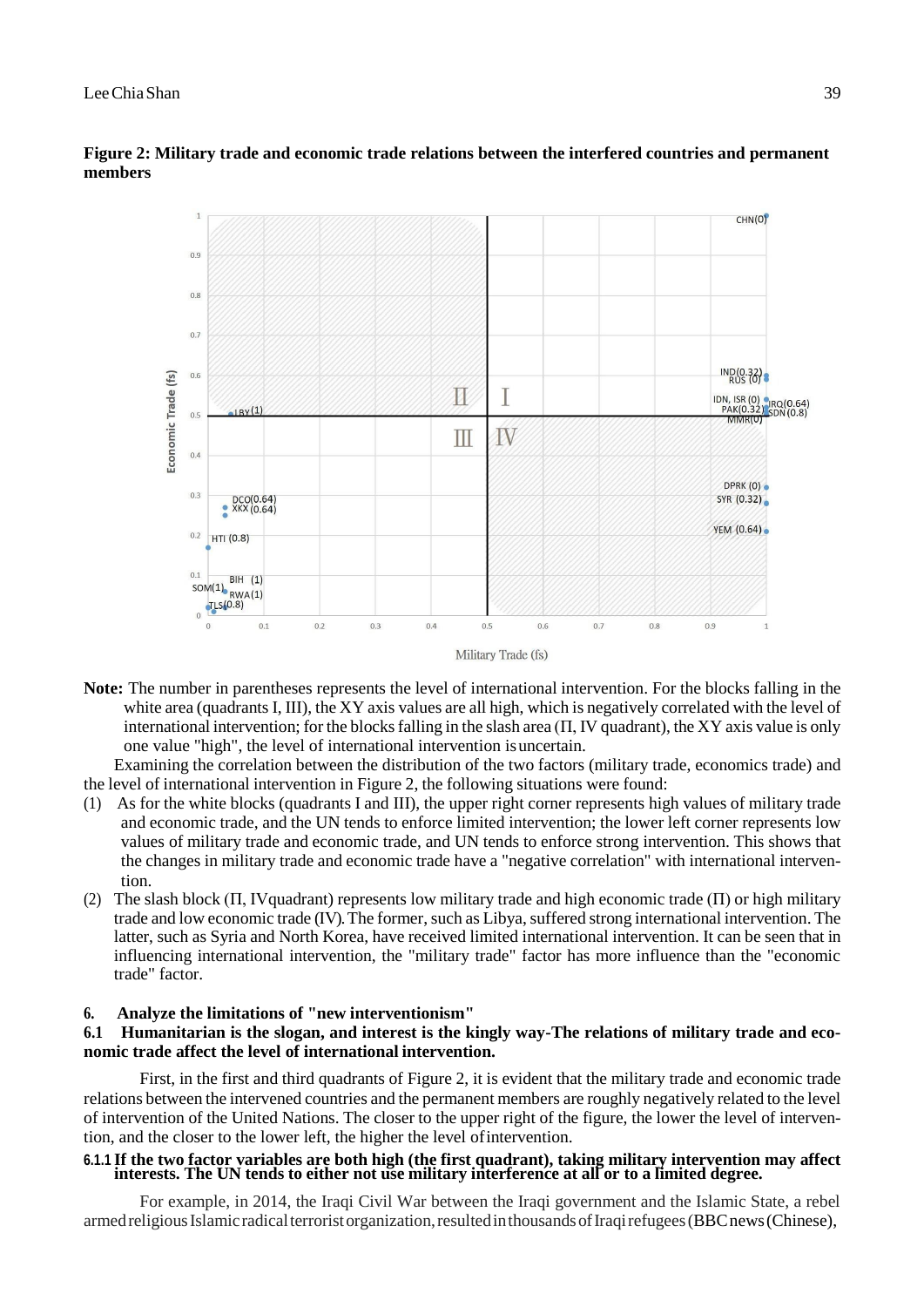2014). According to United Nations data, more than 1 million Iraqis have been displaced. This is called a "thirdlevel emergency", which isthe highest level of humanitarian crisis. Afterthe incident, the UNSecurityCouncil did not have any proposals for military intervention by member states, and only adopted Resolution 2170 to impose economic sanctions on relevant Iraqi personnel.

This is closely related to the interests of Iraq and major powers such as the United States and China. For the United States, the Congressional Research Services Department pointed out in the 2016 "Conventional Arms Transfers to Developing Nations, 2008-2015" report that the two sides have close arms sales relations (Amnesty International, 2015; Theohary, 2016). <sup>8</sup> For a long time, the United States and Iraq have oil and other economic trade interests. Therefore, the United States believes that the security and stability of the region contributes to the interests of both parties(Leng, 2012: 107-110). China isthe largest buyer of Iraq's crude oil, and the purchase volume has already accounted for almost half of Iraq's oil production which is nearly 1.5 million barrels per day (Arango, 2013). Since 2014, Iraq has also become one of China's three major crude oil suppliers (Hy, 2015: 119- 120). Therefore, with regard to the Iraq issue, China has always supported its maintenance of national independence and territorial integrity, supported accelerated political reconstruction and national reconciliation, and opposed military intervention (Liu & Fan, 2015).

#### **6.1.2 If the two factor variables are both low (the third quadrant), the United Nations has no benefits in intervened countries. If necessary, the UN tends to use military intervention in the name of humanitarianism.**

Take the Bosnian War as an example. The conflict between Bosniacs and Serbs broke out in an independent referendum held in March 1992. The war ended in 1995, killing about 200,000 people and making 2 million refugees. The responses of the great powers are different.

Since there is no major benefits in Bosnia, the United States adopted a wait-and-see attitude at the beginning. After President Clinton took office, he declared the independence of Bosnia and promoted military intervention. France has switched from opposing intervention to military intervention. The United Kingdom supports intervention based on consideration of relations with the United States and Germany. Russia fears that military intervention will affect the status of its Slavic people and neighboring countries, so it initially opposed against intervention but later changed to act in concert with the West. China also adhered to its consistent position and opposed the use of force to interfere in the Bosnian conflict, but did not want to offend the United States head-on, so it voted to "abstain" replacing "rejection" in United Nations Resolution 770 (Zhang, 2004: 352-357). Finally, from August 30 to September 14, 1995, NATO bombed the Bosnian Serb armed forces under the authorization of the United Nations and under the leadership of the United States.

In summary, when the interests of the interfered country and the permanent members of the Security Council are closely linked, and the whole body is launched, the United Nations tends not to adopt military intervention to avoid affecting the interests of the countries. In the Iraq case, the Security Council only made economic sanctions. China also expressly opposes military interference. Conversely, when the interests of the interfered countries and the permanent members of the Security Council are low, humanitarian military intervention haslittle impact on interests. Therefore, since there is no interest to confront with the United States, China has no objection to the UN's military intervention in Bosnia.

## **6.2 Choose the best of two options- the benefits are difficult to balance, choose "great benefit" and give up "small benefit"**

Second, in the second and fourth quadrants of Figure 3, only one factor variable has a high numerical value, indicating that the interfered countries still have a "partial" interest relationship with the permanent members of the SecurityCouncil. Nevertheless, the level ofintervention by the UN are very different.TakingLibya, Yemen as examples, an analysis of the cause are asfollows:

<sup>&</sup>lt;sup>8</sup> Between 2011 and 2013, the United States and Iraq signed a billion-dollar contract to sell 140 M1A1 Abram main battle tanks, F16 fighter jets, 681 portable needle-punched missiles, Hawk anti-aircraft turrets and other equipment. In 2004, the United States has shipped small arms and ammunition worth more than US \$ 500 million to the Iraqi government; in addition, the "Conventional Arms Transfers to Developing Nations, 2008-2015 report" published by the Congressional Research Service also showed that the number of US-Iranian arms sales ranked second in 2015.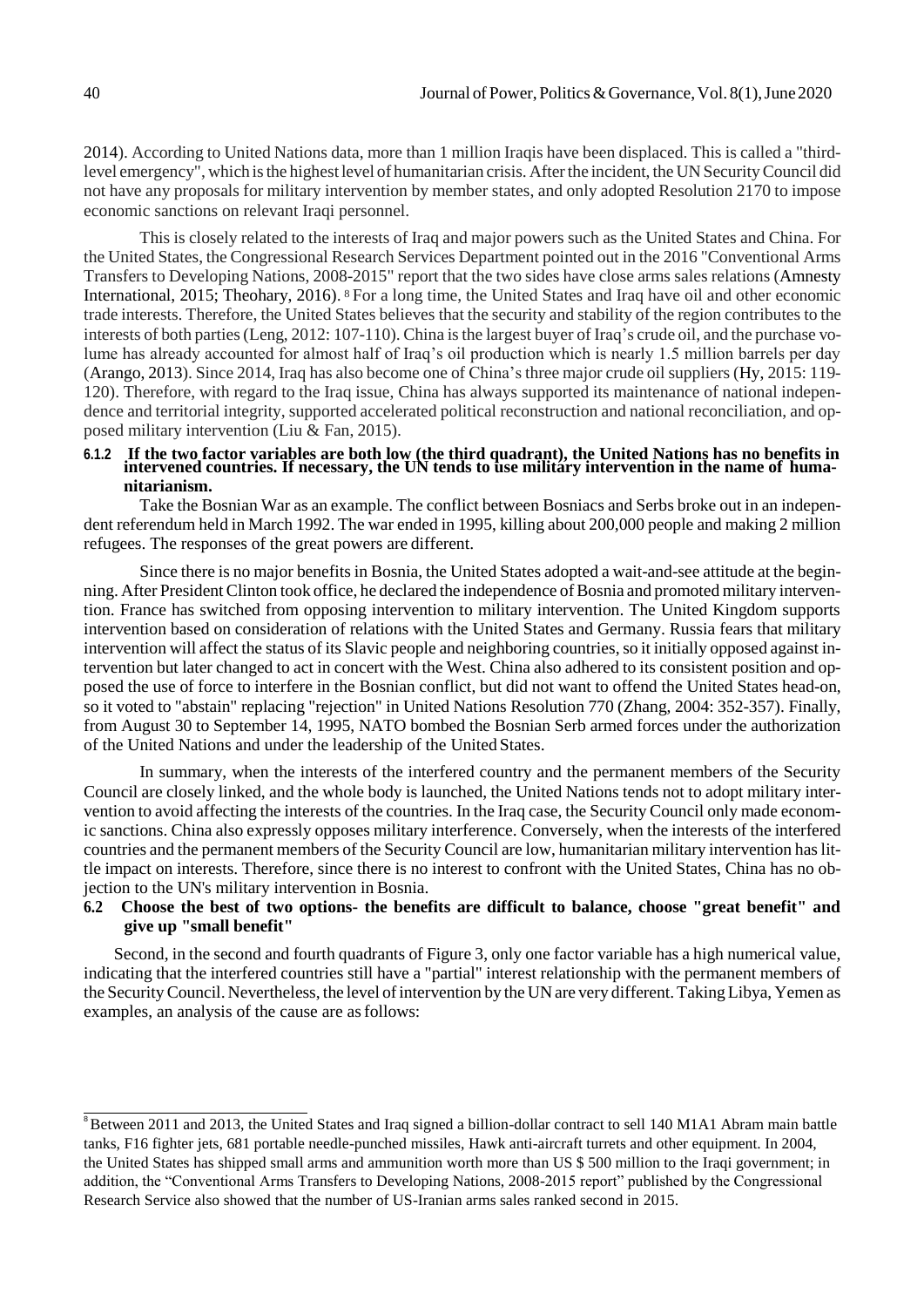#### **6.2.1. Libya-China and France support intervention based on "bigger interests"**

In 2011, the Jasmine Revolution set off a whirlwind in Libya, and large-scale demonstrations demanded the resignation of Muammar Gaddafi, who had been in power for 60 years. The Gaddafi government ignored the needs of the people and adopted bloody methods of repression. On February 26, 2011, the Security Council quickly and decisively acted in accordance with Article 41 of Chapter VII of the Charter of the UN, unanimously adopting Resolution 1970, demanding that the Libyan government end the violence and report the situation to the International Criminal Court (S/RES/1970).

In addition, the African Union and the Secretary-General of the Islamic Conference set up an ad hoc High Level Committee in response to the conflict in Libya; the League of Arab States called for the establishment of a restricted area and a safe area to protect the Libyan people and foreign citizens (Wu, 2011: 64 ). The international community has condemned the systematic violation of human rights by the Gaddafi government.

In Figure 2, Libya islocated in the second quadrant(high economic trade, low military trade), and hasthe closest economic trade relations withChina and France.Wang (2012: 40-44) pointed out that theLibyan crisis will affect economic interests such as China's oil imports, contracted engineering projects, and non-governmental trade exchanges. Therefore, when the UN proposed Resolution No. 1973 on March 17, 2011, it established a nofly zone.

At that time, China should reasonably use its veto power, but considering the intentions of the League of Arab States and the African Union, it only casted an abstention. Nevertheless, it has repeatedly reiterated respect for Libya's sovereignty and territorial independence and resolve the current crisis in Libya through peaceful means (S/RES/1973; Wu, 2011: 67).

The French government claims to support the intervention based on the spirit of humanity (Jiang, 2012: 66-72); however, academics hold a different view. French scholar Villerme of King's College de Londres believes that France only sends troops out of self-interest (Jean-Baptiste Jeangène Vilmer, 2011); Hansey, the head of the energy plan of the L'Institut Français des Relations Internationales (IFRI), believes that oil interest is an important factor in French military intervention (Bernard, 2011), because assisting the political adversity of Gaddafi would help France to provide a normal supply of oil resources inAfrica.

Therefore, the military intervention adopted by France in accordance with the UN Security Council Resolution 1973 is not a purely humanitarian intervention, which actually hides the motive of interest.

# **6.2.2. Yemen-China and Russia give up the "small" benefits in "Yemen " in exchange for the "big" bnenfits in "Iranian"**

The Yemen Civil War was a five-year civil war conflict from 2012 to 2019. The conflict between the Yemen government led by President Hadi and Houthis, the domestic opposition, has triggered a war of agents between the neighboring countries Saudi Arabia and Iran. According to statistics, there were numerous casualties during theCivil War, and about 80% of Yemen's population (24million people) needed humanitarian assistance and protection (OCHA, 2019; Sharp, 2019: 13-14).

The UN Security Council adopted Resolution 2140 on February 26, 2014, condemning the armed attacks on civilians by both parties and imposing economic and travel ban sanctions against specific individuals (S/RES/2140). On January 16, 2019, the UN Security Council adopted Resolution 2452 and established the United Nations Mission to support the Hodeidah Agreement (UNMHA) during the period of continuous extension of its mission untilJuly 15, 2020 (S/RES/2452). In February 2018, the United Kingdom submitted a draft condemning Iran and putting pressure on it (S/2018/156), but under the veto power of Russia, the bill was not passed (Gladstone, 2018). Until the content eliminates the part about Iran's non-compliance, it was finally approved with 13 votes in favor, 0 votes against, and 2 abstentions (China, Russia) (S/RES/2402; UNsc13225).

On February 25, 2020, the same situation took place again. The UN SecurityCouncil wanted to propose a draft sanctioning Yemen and condemning Iran. After China and Russia expressed their opposition, the content related to Iran was eliminated. The voting result was 13 votes in favor and 0 against, 2 abstentions (China, Russia), passed Resolution 2511, andextended Yemen sanctions for one year (S/RES/2511)

From the Figure 2, Yemen's "interest" relationship with the permanent members of the Security Council is "low economic trade, high military trade". Since 1990, Yemen and Russia have accumulated arms trade, and Yemen ranks 15th place among Russian exports. In 2009, Russia and Yemen signed an arms deal worth up to about US \$ 1 billion (Magen, 2013: 45).